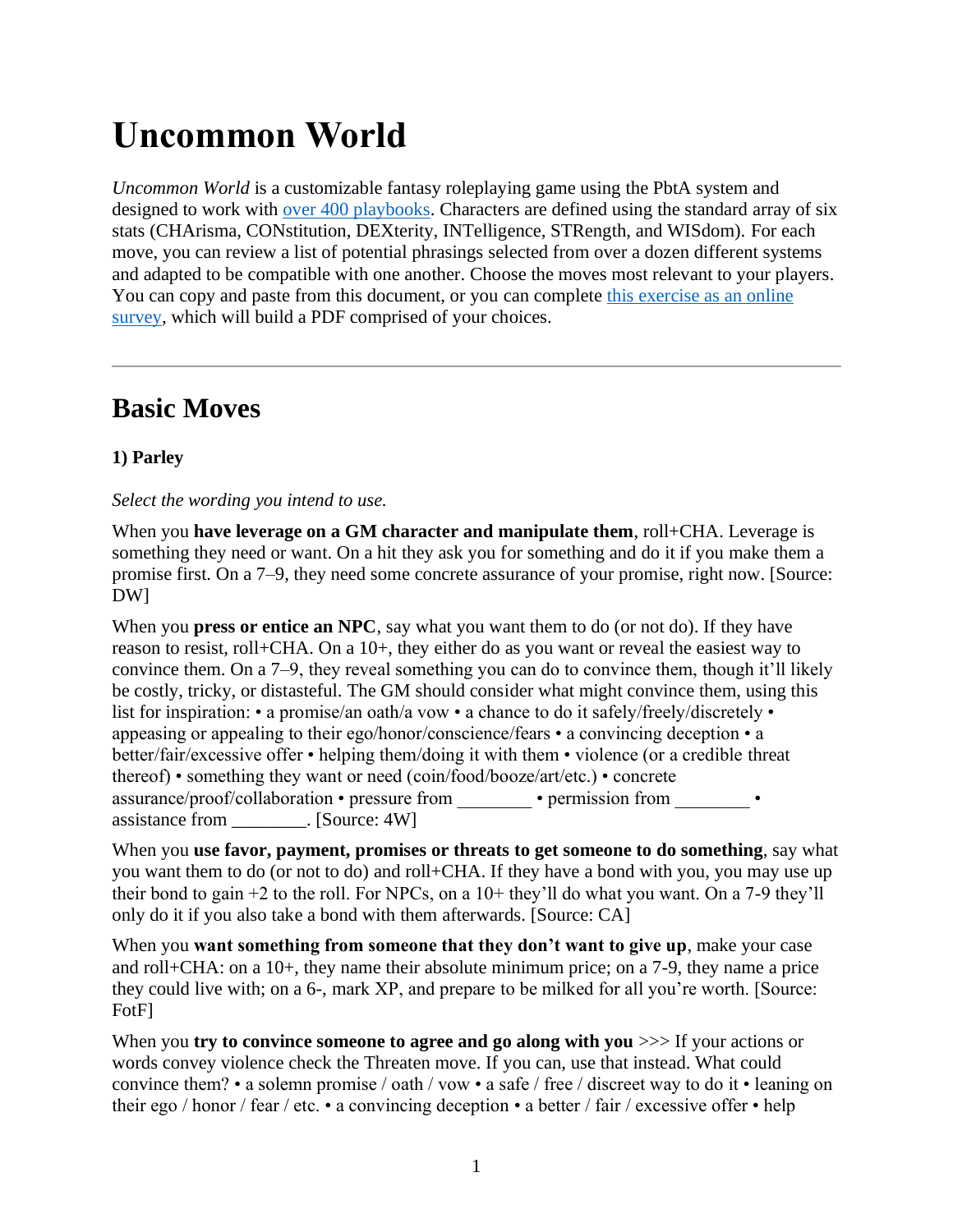doing it / help with other stuff • something they want or need • pressure / permission / help from  $\leq$  <<< clarify what you want them to do. They will ponder their opinions, desires, motivations and then choose: • yes, they are convinced and will go along with you unless or until something betrays the reasons you gave them. • no, they hesitate, haggle, or refuse ... so you must roll+Cha. For NPCs:  $10+$  = be it grudgingly or happily their answer becomes yes as above; 7-9 = their words or actions convey a way to get a yes; the GM will express it clearly. If you can't or won't comply, the GM performs a Soft Reaction.  $1-6 = GM$  Reaction. For PCs:  $10+$ both effects from the 7-9 list; 7-9 = you choose one:  $\cdot$  if they go along with you, they earn 1 XP  $\cdot$ if they refuse, they get Disadvantage ongoing until the next Recover move;  $1-6 = GM$  Reaction. [Source: FW]

When you **press or entice an NPC**, say what you want them to do (or not do). If they have reason to resist, roll+CHA: on a 10+, they either do as you want or reveal the easiest way to convince them; on a 7-9, they reveal something you can do to convince them, though it'll likely be costly, tricky, or distasteful.

When you **press or entice a PC and they resist**, you can roll +CHA: on a 10+, both; on a 7-9, pick 1: • They mark XP if they do what you want • They must do what you want, or reveal how you could convince them to do so. [Source: HBW]

When you **influence or manipulate an NPC to do something they normally wouldn't do**, roll+CHA. On a hit, they reveal the easiest way to convince them to go along. On a 7-9, they reveal something you can do to convince them, though it'll likely be costly, tricky, or distasteful. (Note that "easiest" does not necessarily mean easy to accomplish, convincing a royal guard to let you by is still a challenging task. Parley is not mind control in that regard, nor is it just asking nicely. If you have leverage on them, the GM should take it into consideration when telling you their costs.) [Source: UD]

When you **press or entice someone into a course of action**, say what you want them to do (or not to do), give them a reason (leverage), and roll+CHA. For NPCs: On a 10+, they'll do what you want until some fact or action betrays the reason you gave them. On a 7-9, they'll do it, but they'll need some extra incentive first. For PCs: On a 7+, they mark XP if they do as you ask. On a 7-9, they can choose to ask you for something in return. On a 6-, they're under no obligations to do as you ask. [Source: WoA]

# **2) Defy Danger**

#### *Select the wording you intend to use.*

When you **act despite an imminent threat or suffer a calamity**, say how you deal with it and roll. If you do it... • by powering through, +STR • by getting out of the way or acting fast, +DEX • by enduring, +CON • with quick thinking, +INT • through mental fortitude, +WIS • using charm and social grace, +CHA. On a 10+, you do what you set out to, the threat doesn't come to bear. On a 7–9, you stumble, hesitate, or flinch: the GM will offer you a worse outcome, hard bargain, or ugly choice. [Source: DW]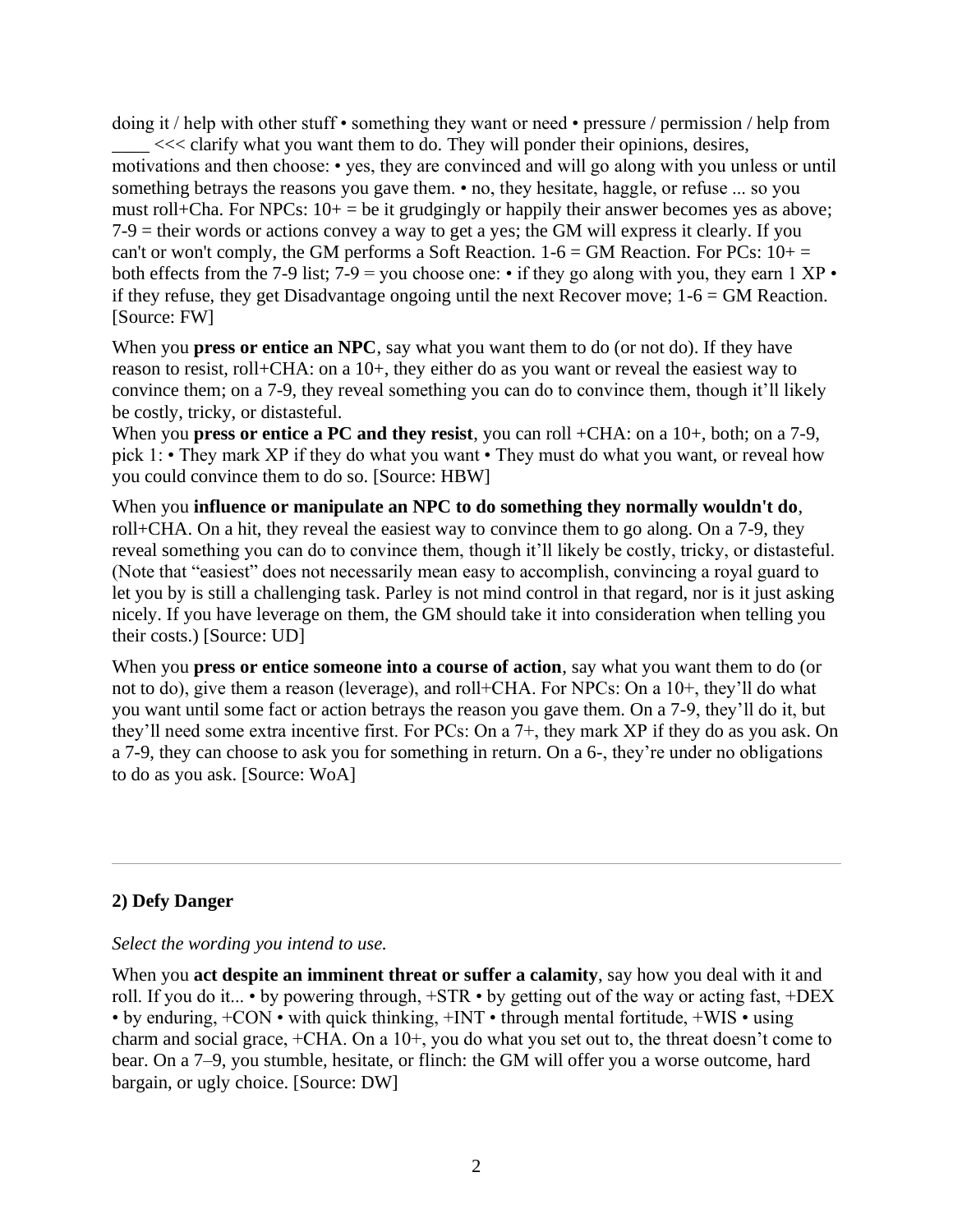When you **act despite an imminent threat or obstacle**, tell us how you do it. Then roll.... • +STR if you endure or power through it • +DEX if you act with speed or finesse • +INT if you employ quick or out-of-the-box thinking • +WIS if you rely on mental fortitude or sharp senses • +CHA if you use charm, subterfuge or social grace. On a 10+ the threat doesn't come to bear. On a 7-9 it only abates if you make costly sacrifice or ugly choice, the GM will tell you what. [Source: CA]

When you **act or react in the face of danger**, roll… ...+STR to use sheer might ...+DEX to use speed, agility, or a delicate touch ...+CON to resist or endure ...+INT to think fast, focus, or remember ...+WIS to use intuition or willpower ...+CHA to charm or impress ...+LUCK to close your eyes and pray. On a 10+, you do it, as well as one could hope; on a 7-9, you do it, but there's a catch—the Judge will offer you a worse outcome, hard bargain, or ugly choice. [Source: FotW]

When you **act under great pressure, despite adverse odds or facing a looming danger**  $\gg$ Never use this Move if a more specific one could also apply.  $<<$  tell the World what you're most afraid could happen if you fail, then roll+DEX.  $10+$  = you do it and give Advantage to someone (yourself included)  $7-9 =$  you do it but choose one: get Disadvantage or GM move. 1-6 = GM move. [Source: FW]

When **danger looms, the stakes are high, and you act anyway**, check if another move applies. If not, roll ... +STR to power through or test your might ... +DEX to employ speed, agility, or finesse ... +CON to endure or hold steady ... +INT to apply expertise or enact a clever plan ... +WIS to exert willpower or rely on your senses ... +CHA to charm, bluff, impress, or fit in. On a 10+, you pull it off as well as one could hope; on a 7-9, you can do it, but the GM will present a lesser success, a cost, or a consequence (and maybe a choice between them, or a chance to back down). [Source: HBW]

When you **act despite an imminent threat or suffer a calamity**, say how you deal with it and roll. If you do it ... +STR to employ brute force. ... +DEX to act with speed or finesse. ... +CON to endure or hold steady. ... +INT to think fast or employ expertise. ... +WIS to apply senses or fortitude. ... +CHA to use charm, subterfuge, grace. On a 10+, you do what you set out to do and the threat doesn't come to bear. On a 7-9, you stumble, hesitate, or flinch; the GM will offer you a worse outcome, hard bargain, or ugly choice. [Source: OSW]

When **danger looms, you act anyway, and no other move applies**, then roll (just roll, +nothing—yeah, Danger doesn't care how tough or cool you are). On a 10+, you pull it off as well as one could hope; on a 7-9, you can do it, but the GM will present a lesser success, a cost, or a consequence (and maybe a choice between them, or a chance to back down). [Source: YAFPH]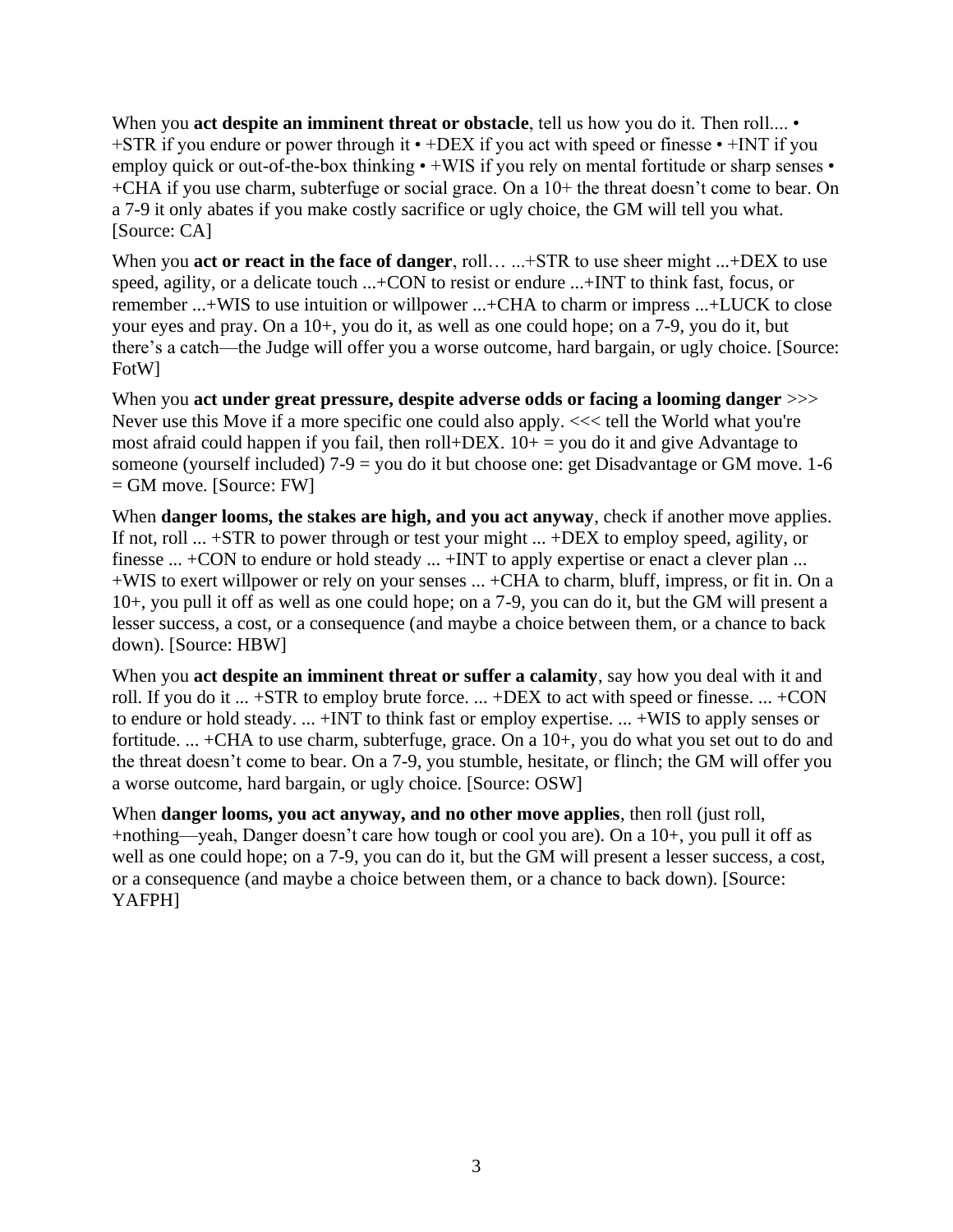# **3) Defend**

#### *Select the wording you intend to use.*

When you **stand in defense of a person, item, or location under attack**, roll+CON. On a 10+, hold 3. On a 7–9, hold 1. So long as you stand in defense, when **you or the thing you defend is attacked** you may spend hold, 1 for 1, to choose an option: • Redirect an attack from the thing you defend to yourself • Halve the attack's effect or damage • Open up the attacker to an ally giving that ally +1 forward against the attacker • Deal damage to the attacker equal to your level. [Source: DW]

When you **take up a defensive stance or jump in to protect others**, roll+CON: on a 10+, hold 3 Readiness; on a 7-9, hold 1 Readiness. You can spend Readiness 1-for-1 to: • Suffer an attack's damage/effects instead of your ward • Halve an attack's damage/effects • Draw all attention from your ward to yourself • Strike back at an attacker (Deal Damage, with disadvantage [roll your damage twice and take the lower result]). When you **go on the offense, cease to focus on defense, or the threat passes**, lose any Readiness that you hold. [Source: 4W]

When you **stand in defense of a person, item, or location under attack**, roll+CON. On a 10+, hold 3. On a 7-9, hold 1. So long as you stand in defense, When you or the thing you defend is attacked you may spend hold, 1 for 1, to choose an option. • Redirect an attack from the thing you defend to yourself. • Halve the attack's effect or damage. • Open up the attacker to an ally, giving that ally +1 Forward against them. • Deal your STR in damage (plus any weapon or ability bonuses). [Source: OSW]

When you **take up a defensive stance or jump in to protect someone or something else**, roll+CON. On a 10+, hold 3. On a 7-9, hold 1. Spend your hold to: • Suffer an attack's damage/effects instead of your ward • Halve an attack's damage/effects • Draw all attention from your ward to yourself • Strike back at an attacker; deal your damage with disadvantage. When you **go on the offense, cease to focus on defense, or the threat passes**, lose any hold left on this move. [Source: UD]

# **4) Discern Realities**

#### *Select the wording you intend to use.*

When you **closely study a situation or person**, roll+WIS. On a 10+ ask the GM three questions from the list below. On a 7-9 ask only one. Take +1 forward when acting on the answers. • What happened here recently? • What is about to happen? • What should I be on the lookout for? • What here is useful or valuable to me? • Who's really in control here? • What here is not what it appears to be? [Source: DW]

When you **closely investigate a charged situation**, ask the GM one question about it and roll+WIS. On a 7-9, the GM answers your question truthfully. On a 10+ the GM also answers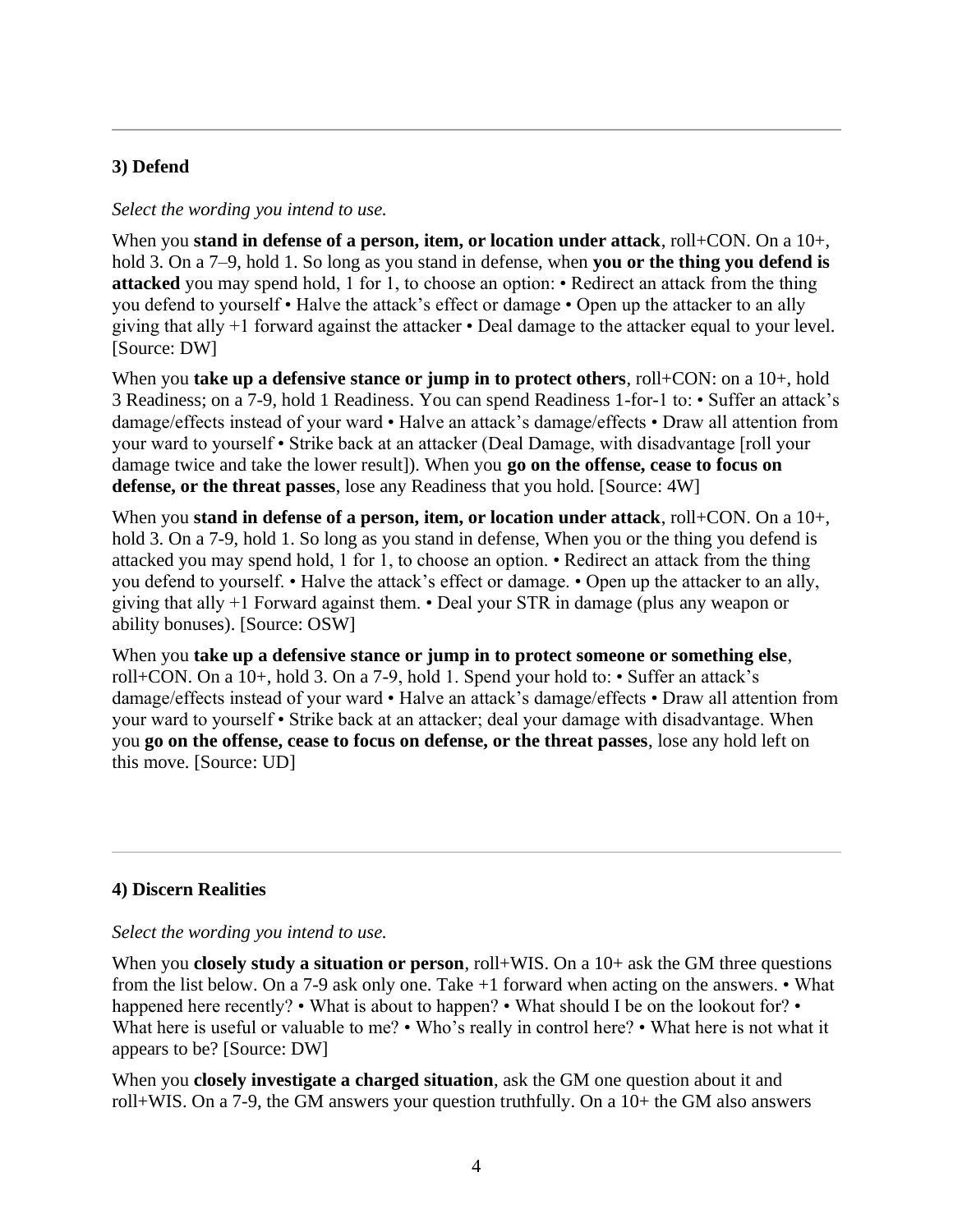related followup questions. You and your allies roll with Advantage when first acting on this information. [Source: CA]

When you **pay close attention to a person, place or thing**, roll+WIS: on a 10+, hold 3; on a 7-9, hold 1. Spend your hold 1-for-1 to ask the Judge questions about the object of your attention, either now or later. But ask carefully; if there's no way you could reasonably perceive the answer, the Judge will just say that you don't notice anything unusual. [Source: FotF]

When you **observe a situation, a place, an object**, the GM will tell you what is obvious and clear, and then ask you: "Do you want to know more?" If you say YES >>> <<< clarify how you act to get extra info and to what you pay close attention to, then roll+Wis. Through the course of the observation, spend your hold to ask their Player questions, one by one. If you act on the answers, you get Advantage.  $10+$  = hold 2. 7-9 = hold 1. 1-6 = hold 1 + World Reaction. List of Questions: • where's my best way out / way in / way past? • who is the most vulnerable / threatening to me? • who's in control here and now? • what has happened recently / is about to happen here? • what here is useful / valuable to me? • what here is not what it seems? • what should I focus my attention on?

When you **observe a person, an animal, or a creature**, their Player will tell you what is obvious and clear, then ask you: "Do you want to know more?" If you say YES >>> <<< explain how you interact with them, then roll+Wis. Through the course of the interaction, spend your hold to ask their Player questions, one by one. If you act on the answers, you get Advantage.  $10+$  $=$  hold 2. 7-9 = hold 1. 1-6 = hold 1 + GM Reaction. List of Ouestions:  $\cdot$  is your character telling the truth? • what is your character really feeling? • what does your character intend to do? • what does your character wish I'd do? • how could I get your character to \_\_ ? [Source: FW]

When you **closely study a situation or person and look to the GM for insight**, roll+WIS: on a 10+, ask the GM 3 questions from the list below; on a 7-9, ask 1; either way, take advantage on your next move to act on the answers. • What happened here recently? • What is about to happen? • What should I be on the lookout for? • What here is useful or valuable to me? • Who or what is really in control here? • What here is not what it appears to be? [Source: HBW]

When you **closely study a charged situation**, roll+WIS. On a 10+, ask 3. On a 7-9, ask 1. • What happened here recently? • What is about to happen? • What should I be on the lookout for? • What here is useful to me? • Who or what is really in control here? • What here is not as it appears to be? You and your allies roll with Advantage when acting on the answers. [Source: WoA]

When you **closely study a situation or person**, say how you do so and roll. If you do it... • with a military focus, +STR; • through subterfuge and deception, +DEX; • by integrity and persistence, +CON; • with thorough and detailed knowledge, +INT; • using secrets and insight, +WIS; • using charm and social grace, +CHA. On a 10+ ask the GM three questions from the list below. On a 7-9 ask only one. Take +1 forward when acting on the answers: • What happened here recently? • What is about to happen? • What should I be on the lookout for? • What here is useful or valuable to me? • Who's really in control here? • What here is not what it appears to be? [Source: YAFPH]

When you **search for a recent clue, something imminent, something valuable, a danger, a deception, what is really in control, or ask a question from your playbook**, say what you are seeking and roll+WIS: On a 10+, the GM will tell you what you find and answer a follow-up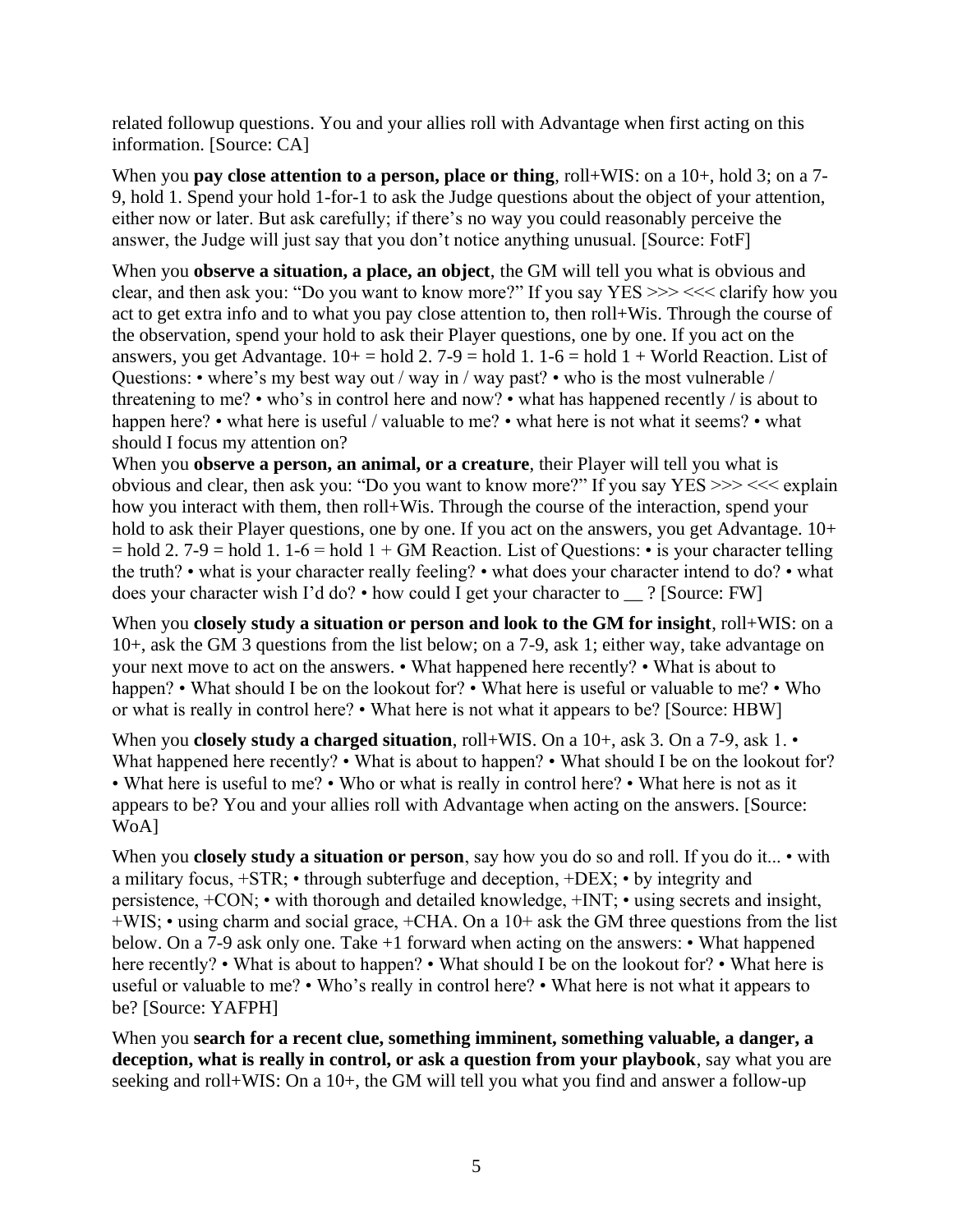question. On a 7-9, the GM will only tell you what you find. On a 6-, the GM may tell you something false, which you must immediately act upon. [Source: YAFPH]

# **5) Spout Lore**

# *Select the wording you intend to use.*

When you **consult your accumulated knowledge about something**, roll+INT. On a 10+ the GM will tell you something interesting and useful about the subject relevant to your situation. On a 7–9 the GM will only tell you something interesting—it's on you to make it useful. The GM might ask you "How do you know this?" Tell them the truth, now. [Source: DW]

When you **consider what you know about a subject**, ask the GM one question about it and roll+INT. On a 10+ the GM will tell you detailed useful information. On a 7-9 the GM will tell you information that is vague, twisted, or incomplete. Either way, you and your allies roll with Advantage when first acting on this information. [Source: CA]

When you **recall something you know about the subject at hand**, say how you might have come by such knowledge. If the GM buys it, roll +INT: on a 10+, the GM will tell you a relevant truth, or ask you to establish one; on a 7-9, the GM will say what you recall, but you won't know how true it is until you put it to the test. If the GM doesn't buy how you might have come by such knowledge, it turns out you don't know much about the thing after all. [Source: FotF]

When you **wonder if or declare that you know something about the world**  $>> <<$  explain why you should already know about it and clarify what would be useful for you to know in this situation, then roll+INT.  $10+$  = the GM gives you useful and detailed info, an explanation. 7-9 = the GM gives you useful but vague info, a hint.  $1-6 =$  the GM gives you truthful info + World Reaction. [Source: FW]

When you **consult your accumulated knowledge about something**, roll+INT: on a 10+, the GM will tell you something interesting and useful, and relevant about the subject; on a 7–9, the GM will only tell you something interesting—it's on you to make it useful. Either way, the GM might ask you "How do you know this?" Tell them the truth, now. [Source: HBW]

When you **consult your accumulated knowledge about something**, roll+INT. On a 10+, the GM will tell you something interesting, useful, and relevant about the subject. On a 7-9, the GM will only tell you something interesting; it's up to you to make it useful. [Source: WoA]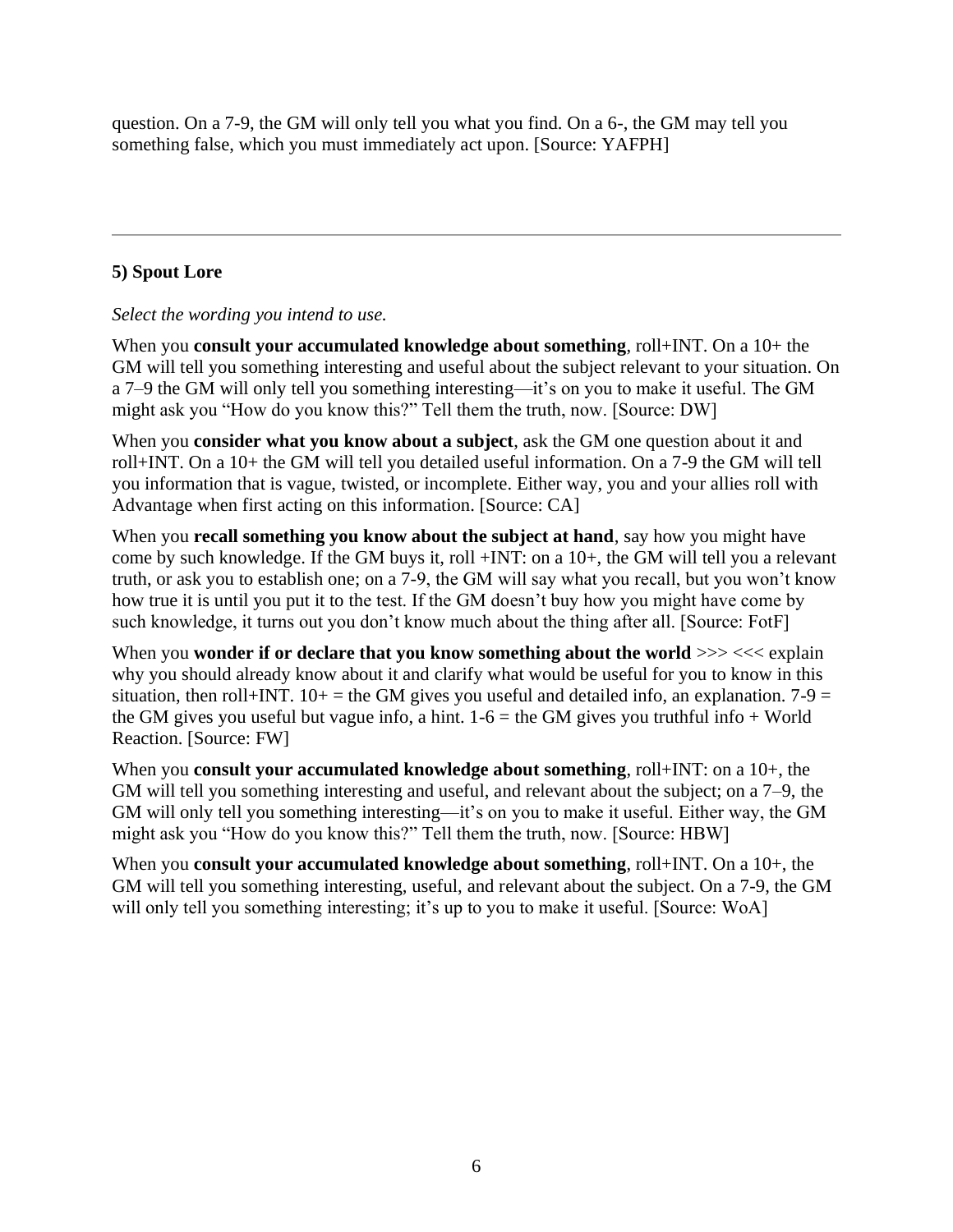# **6) Aid or Interfere**

#### *Select the wording you intend to use.*

When you **help or hinder someone you have a Bond with**, roll+Bond with them. On a hit they take +1 or -2, your choice. On a 7–9 you also expose yourself to danger, retribution, or cost. [Source: DW]

When you **help or hinder someone, say how**, before they make their roll. If you do it ...using brute force, roll+STR …with speed, agility, or physical finesse, roll+DEX …with vitality, toughness, or vigor, roll+CON …through emotional manipulation, roll+CHA …through analysis, logic, or book-learning, roll+INT …some other way, roll+WIS. On a  $7-9$ , they take  $+1$ or −2 to their roll, your choice. On a 10+, improve or reduce their result by one step, your choice, and choose one: • you do not expose yourself to danger, retribution, or cost; • you help someone else: they take +1 forward; • you help yourself: you take +1 forward; • you gain a karma point. [Source: 4W]

When you **act alongside one of your companions**, they either roll with Advantage or Disadvantage. Either way, you are both exposed to any costs or consequences associated with their move. One can be assisted or hindered by multiple people, gaining a new source of Advantage/Disadvantage per person. [Source: CA]

When you **assist or interfere with someone**, say what ability you use, how it applies to the situation, and roll +that ability: on a  $10+$ , they take  $+1$  or  $-2$  to their roll, your choice; on a 7-9, they take +1 or -2, but you expose yourself to danger, retribution, or some other cost (ask the GM what). [Source: FotF]

When you **involve yourself in someone else's action**  $\gg$   $<<$  describe how you do it, and if you're trying to help or hinder. The GM will regard you as exposed to the consequences of the situation. Say whether the target character receives Advantage or Disadvantage. [Source: FW]

*Aid:* When you **help another character who's about to roll**, they gain advantage but you are exposed to any risks, costs, or consequences.

*Interfere*: When you **try to foil another PC's action and neither of you back down**, roll ... +STR to power through or test your might ... +DEX to employ speed, agility, or finesse ... +CON to endure or hold steady ... +INT to apply expertise or enact a clever plan ... +WIS to exert willpower or rely on your senses ... +CHA to charm, bluff, impress, or fit in. On a 10+, they pick 1 from the list below; on a 7-9, they pick 1 but you are left off balance, exposed, or otherwise vulnerable. • Do it anyway, but with disadvantage on their (next) roll • Relent, change course, or otherwise allow their move to be foiled. [Source: HBW]

When you **help or hinder someone**, say how you do so and roll with that stat. On a hit, they take +1 or -2, your choice. On a 7-9 you also expose yourself to danger, retribution, or cost. [Source: OSW]

When you **act alongside one of your companions**, they roll with Advantage but you are both exposed to any costs or consequences associated with their move.

When you **hinder one of your companions**, they roll with Disadvantage but you also expose yourself to danger, retribution, or cost. [Source: WoA]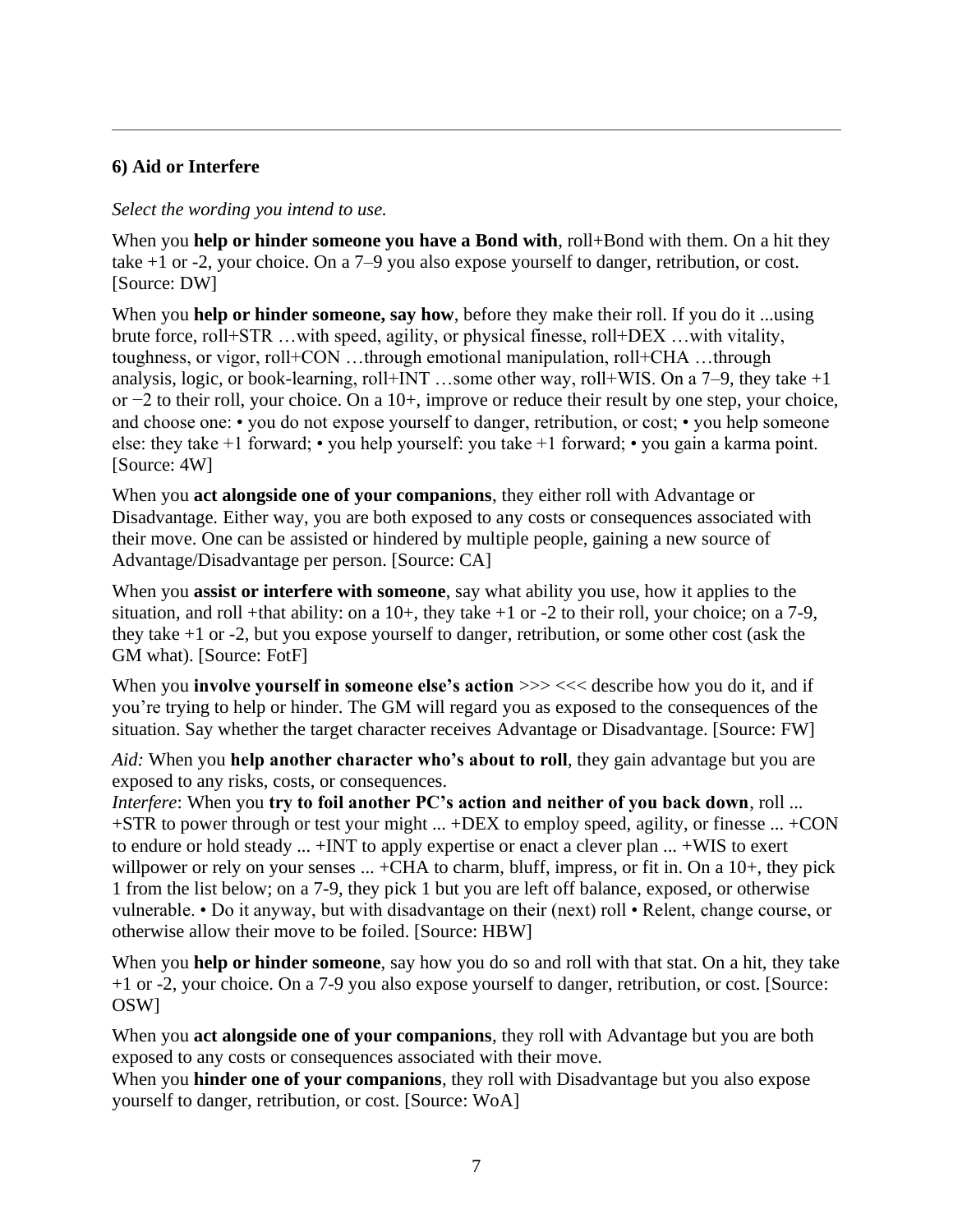#### **7) Encumbrance**

Your Load is specified by your playbook and ranges from 6+STR to 12+STR (use 9+STR if not specified in your **playbook).**

#### *Select the wording you intend to use.*

When you **make a move while carrying weight up to or equal to Load**, you're fine. When you **make a move while carrying weight equal to load+1 or load+2**, you take -1. When you **make a move while carrying weight greater than load+2**, you have a choice: drop at least 1 weight and roll at -1, or automatically fail. [Source: DW]

When you **carry weight more than your Load but equal to or less than twice your Load**, you are encumbered, and suffer -1 ongoing until you lighten your burden. When you **carry more than twice your Load (within reason)**, you can't do much more than struggle along at a snail's pace. [Source: FotF]

When you **carry more than your Load**, you're encumbered *(noisy, slow, hot, quick to tire)*. [Source: HBW]

#### **8) Optional Basic Moves**

*Select any additional Basic Moves that you desire to include.*

#### **Burn XP**

When you **have made any roll**, you may burn 1 XP to give yourself  $a + 1$  on a roll you just made. [Source: HBW]

#### **Manifest Power**

When you **use extraordinary powers to do something consistent with your premise or established abilities**, and no other move applies, roll+STAT. On a 10+, you do it; choose one. On a 7-9, the GM will choose one as well. • You attract unwanted notice. • You cause collateral damage or an unintended injury. • You get hurt. • You lose a resource. • You owe someone a debt. • The outcome is worse than you hoped. On a 12+, as 10+, and the power is part of your repertoire now; the GM will create a niche move to reflect it. [Source: UMF]

#### **Push Yourself**

When you **put all of your effort into one act**, you may take a debility of your choice to roll with Advantage. The debility does not affect this roll. [Source: CA]

#### **Roll for Luck**

When you **create a character**, roll 3d6 to determine how lucky they are: on a 3, use a modifier of -3; on 4-5, -2; on 6-8, -1; on 9-12, 0; on 13-15, +1; on 16-17, +2; on 18, +3.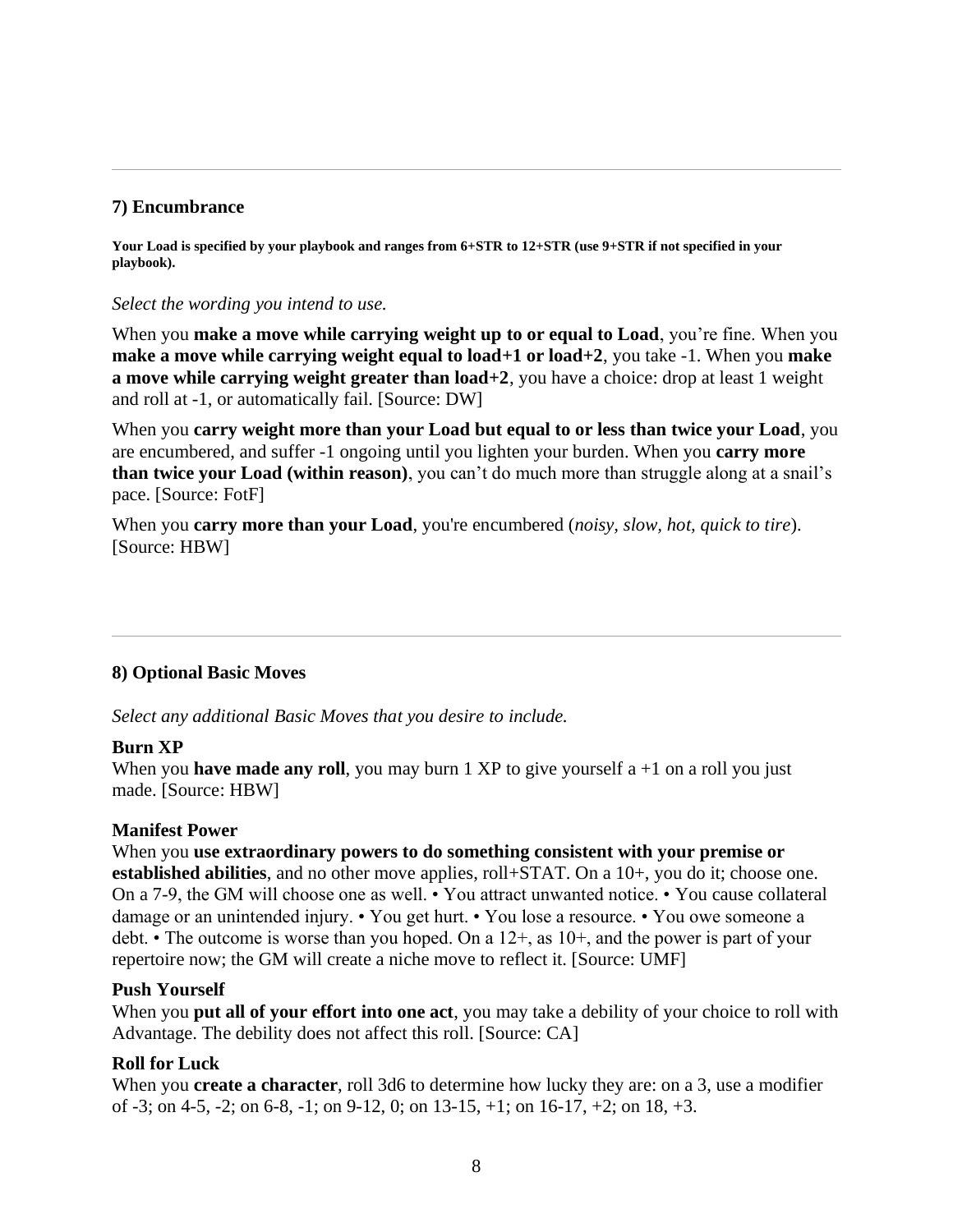#### **Get Lucky**

When you **hope things will go your way**, roll +LUCK: on a 10+, they do, this time; on a 7-9, they do, but there's a tradeoff—ask the GM what; on a 6-, DO NOT mark XP, and you get the opposite of what you hoped for.

#### **Burn Luck**

When you **have made any roll except a +LUCK roll**, you may burn 1 Luck to raise or lower the result of that roll by 1. [Source: FotF]

#### **Struggle as One**

When **the GM calls on you to Defy Danger as a group**, they'll describe the struggle you face. Say how you deal with it and roll +STAT: on a 6-, you find yourself in a spot, the GM will describe it; on a 7+, you pull your weight; on a 10+, you can get someone out of a spot, if you can tell us how. If you roll 6- but someone saves you, don't mark XP. [Source: HBW]

# **Combat Moves**

# **9) Deal Damage**

# *Select the wording you intend to use.*

When you **deal damage** the character rolls their class's damage dice plus any bonuses or penalties from moves, weapons, or effects. If a move specifies an amount of damage, use that in place of the class's damage roll. [Source: DW]

When you **harm a foe but don't murder them outright**, roll your damage and say the result (plus any tags like *messy, forceful*, etc.). The GM will reduce the victim's HP by that amount (less armor) and either describe the result or ask you to do so.

When **a creature is reduced to 0 HP**, they are out of the action: dead, unconscious, cowering, etc.

When you **have advantage or disadvantage to a damage roll**, roll the main damage die twice and take the higher or lower result; then add any bonus dice that apply.

If you **harm multiple foes at once**, roll damage separately for each. [Source: HBW]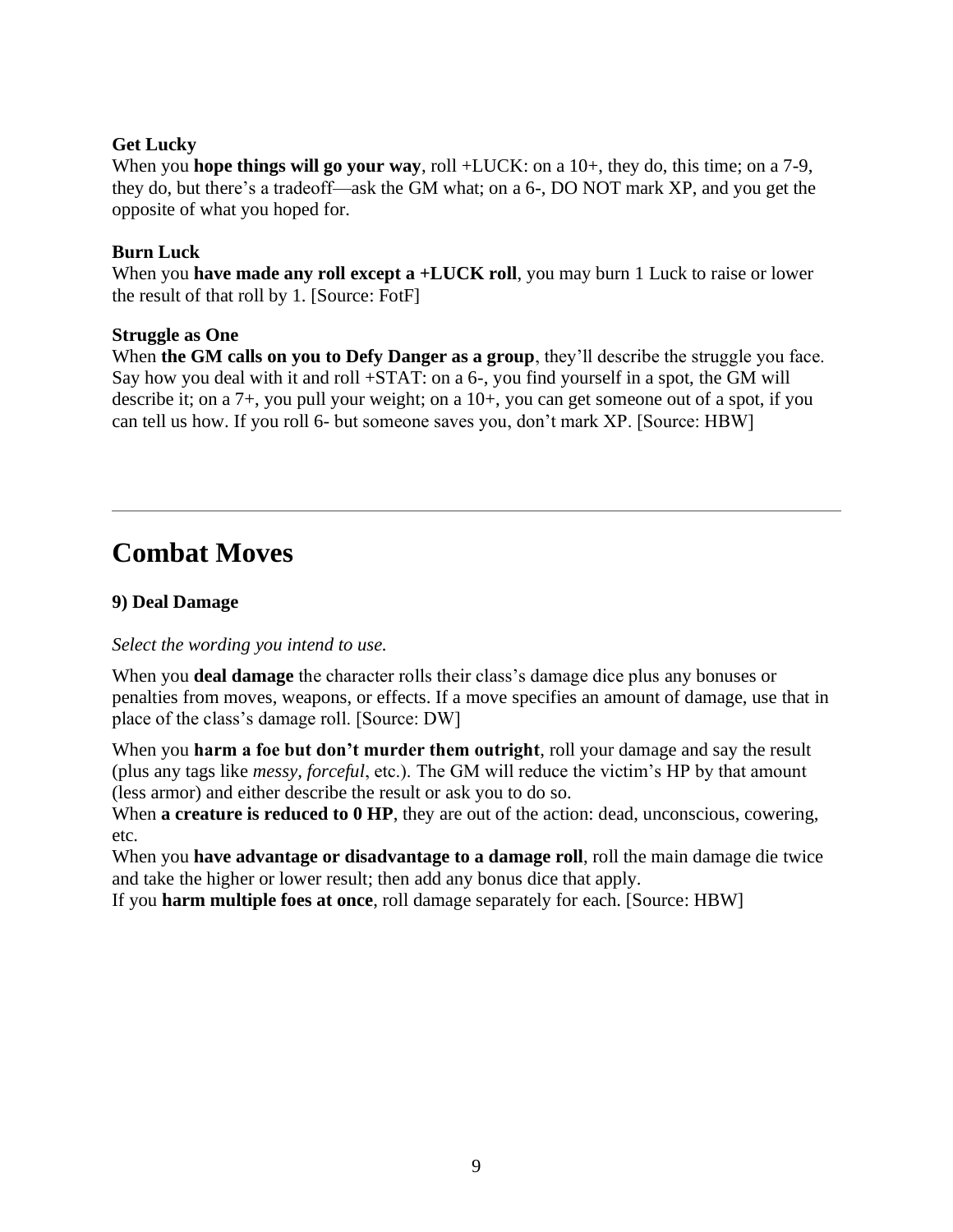#### **10) Hack & Slash**

#### *Select the wording you intend to use.*

When you **attack an enemy in melee**, roll+STR. On a 10+ you deal your damage to the enemy and avoid their attack. At your option, you may choose to do +1d6 damage but expose yourself to the enemy's attack. On a 7–9, you deal your damage to the enemy and the enemy makes an attack against you. [Source: DW]

When you **attack an enemy in mêlée**, roll+STR. On a hit, you deal your damage to the enemy and the enemy makes an attack against you. On a 10+ you also select one of the following choices: • avoid their attack; • deal +1d6 damage; • a starting move of your discipline adds one or more choices; • other moves may offer you additional choices. [Source: 4W]

When you **openly fight an enemy up close**, roll+STR. On a 7+ you and your enemy both inflict a debility on each other. On a 10+ you either avoid their debility, inflict an extra debility, or take something from them, your choice. [Source: CA]

When you **face a foe in hand-to-hand combat**, roll+STR: on a 10+, you deal your damage; on a 7-9, you deal damage but suffer the enemy's attack as well. [Source: FotF]

When you **act to Harm someone while they try to Harm you**  $\gg$  Unless they shoot you while you shoot them, ranged attacks do not trigger this move. <<< exchange harm as established, but first roll+STR.  $10+=$  choose 2;  $7-9$  = choose 1;  $1-6$  = choose  $1+$  GM move (not Inflict Harm nor Turn their move). List of Options: inflict terrible harm; suffer little harm; impress, dismay or frighten someone here; take or keep hold of some thing/person/position; keep some thing/person/position safe and undamaged; force your way into the opponent's position/guard; force the opponent towards a position of your choosing. PC vs PC: If PCs Brawl against one another, each rolls separately to pick their own options, then harm is exchanged once. The GM too only gets one Reaction, if any. [Source: FW]

When you **fight in melee or close quarters**, roll+STR: on a 10+, your maneuver works as expected (Deal Damage) and pick 1: • Evade, prevent, or counter the enemy's attack; • Strike hard and fast, for 1d6 extra damage, but suffer the enemy's attack. On a 7-9, your maneuver works, mostly. Deal Damage but suffer the enemy's attack. [Source: HBW]

When you **fight in melee or close quarters**, roll+STR. On a 10+, deal your damage and choose one: • You evade, prevent, or counter the enemy's attack; • You strike hard and fast; deal +1d6 damage, but suffer the enemy's attack. On a 7-9, deal your damage, but also suffer the enemy's attack. [Source: UD]

When you **engage an enemy in open combat**, roll+STR. On a 7+, you trade blows; you deal damage to them, and they make an attack against you. On a  $10+$ , choose 2. On a  $7-9$ , choose  $1. \bullet$ You inflict great  $(+2)$  damage. • You suffer little  $(-2)$  damage. • You take something from them (their position, a limb, etc.). • You create an opportunity for yourself or your allies. • You impress, dismay, or frighten your enemies. [Source: WofA]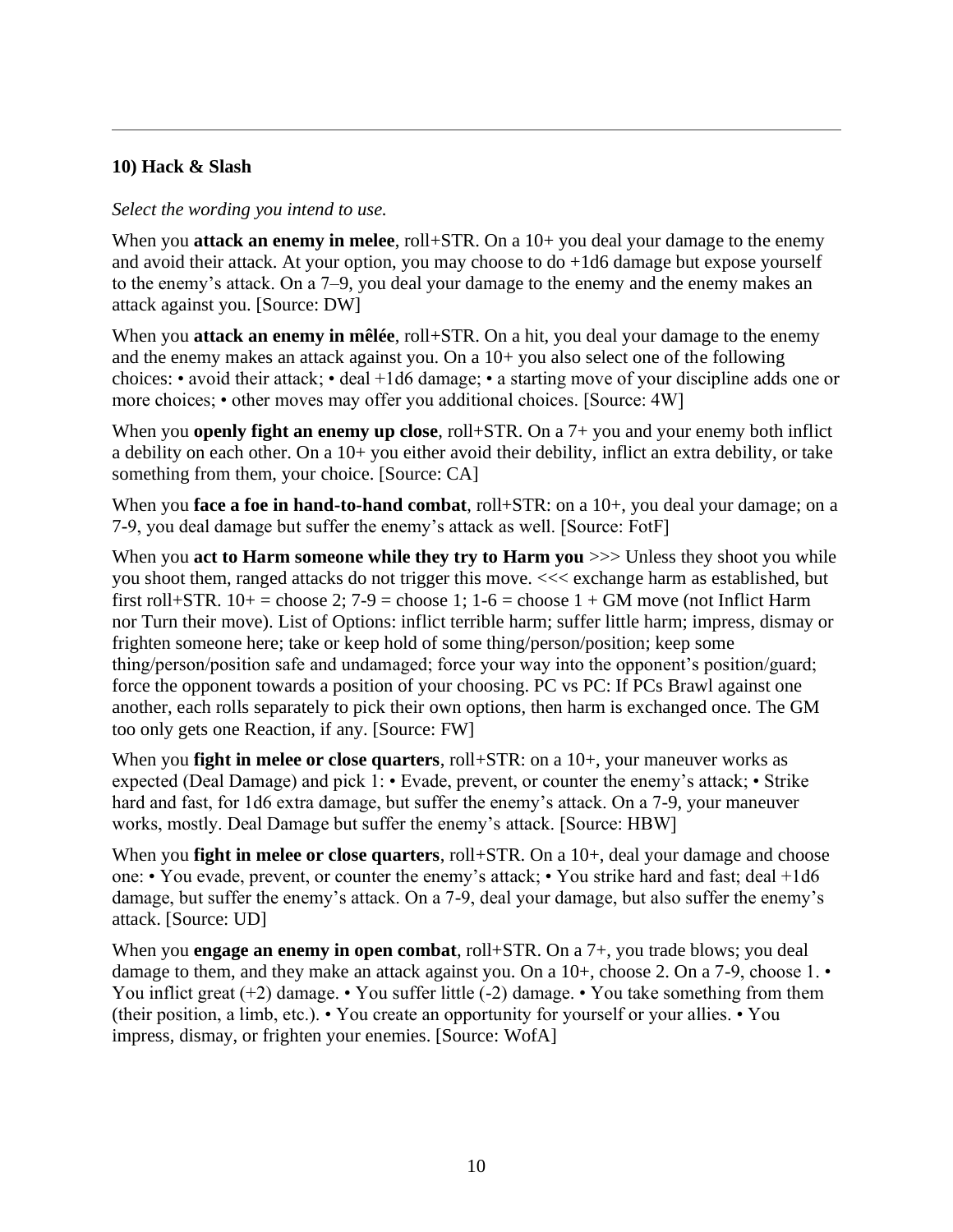# **11) Volley**

#### *Select the wording you intend to use.*

When you **take aim and shoot at an enemy at range**, roll+DEX. On a 10+ you have a clear shot—deal your damage. On a 7–9, choose one (whichever you choose you deal your damage): • You have to move to get the shot, placing you in danger of the GM's choice; • You have to take what you can get: -1d6 damage; • You have to take several shots, reducing your ammo by one. [Source: DW]

When you **attack from afar**, roll+DEX. On a 10+ you have a clear shot and inflict a debility. On a 7-9 you inflict a debility but are either put in a dangerous position or gain Disadvantage Forward, your choice. [Source: CA]

When you **attack a target with a ranged weapon**, roll+DEX: on a 10+, you inflict damage; on a 7-9, you inflict damage after resolving 1 of your choice: • Mark off 1 ammo; • Just winged 'em—roll damage twice and use the lower roll; • You attract unwanted attention. [Source: FotF]

When you **launch a ranged attack**, roll+DEX: on a 10+, you have a clear shot—Deal Damage! On a 7-9, Deal Damage but choose 1 from the list: • You have to move/hold steady to get the shot, placing you in danger of the GM's choice; • Take what you can get; Deal Damage with disadvantage; • Deplete your ammunition; mark the next status next to your weapon/ammo. [Source: HBW]

When you **take aim and shoot at an enemy at range**, roll+DEX. On a 10+ you have a clear shot—deal your damage. On a 7–9, you do damage, but you either use one ammo, or expose yourself to danger. [Source: Rob Donoghue, "Shooting at Volley", 2014-06-19]

When you **take aim and attack an enemy at range**, roll+DEX. On a 10+, you have a clear shot, deal your damage. On a 7-9, deal your damage but also choose one: • You have to move or hold steady to get the shot, placing you in danger as described by the GM; • You have to take what you can get; your damage roll gets disadvantage; • You have to take several shots; you are out of ammo until you spend a use of Supplies; for a thrown weapon, it's either broken or lost forever (otherwise, you can recover it later). [Source: UD]

When you **launch a ranged attack**, roll+DEX. On a 10+, you strike your target—deal your damage. On a 7–9, you must take several shots: • If using ammo, reduce it by one and deal your damage. • If using a thrown weapon, roll damage twice and use the lower roll. On a 6-, reduce your ammo by one, if applicable, and the GM chooses 1: • You are struck by an enemy attack; • You mistakenly hit someone or something you didn't want to; • Some other setback. [Source: YAFPH]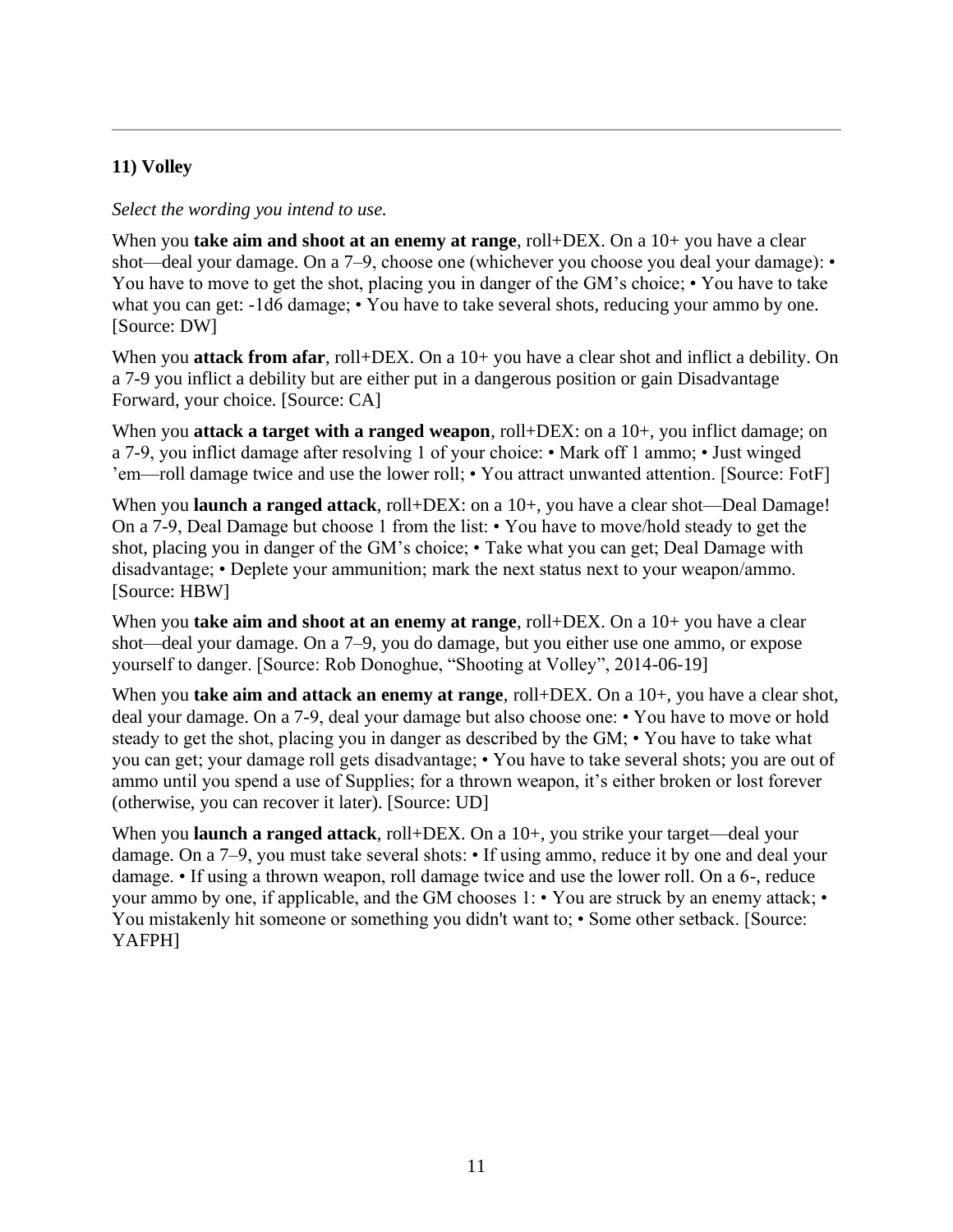#### **12) Optional Combat Moves**

#### *Select all the custom moves you intend to use.*

#### **First Aid**

When you **spend a few minutes tending to someone's injuries**, spend 1 use of Supplies and choose one: • They recover 1d6+your INT HP. If the die shows a 1, the GM will introduce an additional complication from the injury. If your patient has recently been hit by a messy attack, there is a complication if the die shows a 1 or a 2. • You stabilize any dangerous wounds they have. Roll 1d6; if the die shows a 1 or a 2, there's a complication. [Source: UD]

#### **Fly, You Fools!**

When you **seek to flee the dungeon at high speed**, roll +WIS. On a 12+, you make it out, safely. On a 10-11, choose one. On a 7-9, choose two. On a miss, all four apply. • Someone in the party is permanently marked by the escape: describe how the escape has forever changed them. • Someone in the party has lost all their resources: describe what happened to make them lose their gear. • Someone in the party chose to stay behind to buy the party time to escape: they must immediately roll Last Breath. • The entire party is bloodied by the escape: each takes 10 damage. [Licensed under the Creative Commons Attribution 4.0 International License (cc by 4.0) by Thomas Roberts, 2021.]

#### **Give Chase**

When you **pursue your quarry**, roll and add... ...+DEX to outrun or outmaneuver them ...+CON to outlast them ...+WIS to track them or seek them out. On a 10+, you corner your prey or catch them in the open; on a 7-9, you prey picks one: • You've almost got them, there's just one last obstacle in your way; • They've gone to ground; you know where they are but they're hard to get at; • They wheel unexpectedly and attack. [Source: HBW]

#### **Gloss Over a Fight**

When **victory is clear and everyone agrees to skip the details of the fight**, describe your role in the conflict and roll +STAT (per Defy Danger). On a  $10+$ , pick  $1:$  • You make it through the fight unscathed; • Pick 1 from the 7-9 list, but tell us how you negated someone else's choice from the list. On a 7-9, pick 1: • Take Damage from your foes (tell us how that happened); • Mark a debility (tell us why); • Use up a resource: an item, a spell, your ammo, your Supplies, etc. (tell us how); • Suffer some strategic setback (ask the GM to describe it). On a 6-, pick 1 from the 7-9 list and the GM picks another.

#### **Set Traps**

When you **spend some time in an area preparing traps, describe how you do it and what the effects will have**. Then spend 1 use of Supplies and roll +INT: on a 10+, hold 3 Trap; on a 7-9+, hold 2. When someone moves around in the area, you may spend Trap on a 1-for-1 basis to use the following effects, activating the trap: • Deal your damage to a target. • Ensnare a target; they can't move until the trap is broken. Strong and sneaky targets might break out of the trap faster. • Set off a loud alarm; you'll hear or sense it. • Impair or maim your target, slowing movement or a limb's usability. • Move a target a short distance to a location you desire. You can spend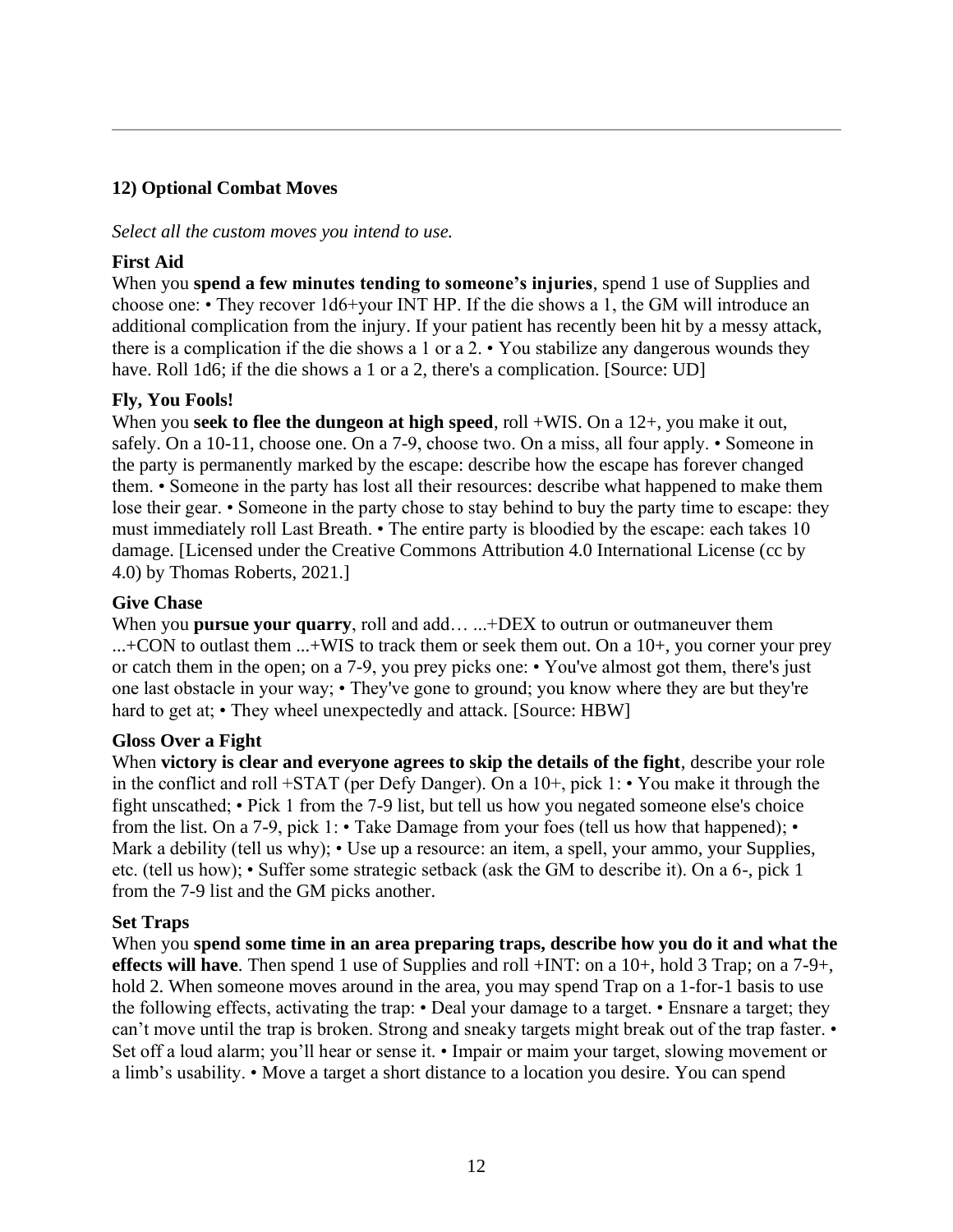multiple Trap on a single effect (so that you can both deal your damage and ensnare your target, for instance). [Source: Razorkiss on Dungeon World Discord.]

#### **Threaten**

When you **use overt or implied violence to have someone say or do something here and now** >>> If your violence can't happen right here and now, then it's not the Threaten move. <<< clarify what you want them to do, then roll+STR.  $10+$  = The victim is forced to react in one of the following ways: • they cave and do what you ask, for real, to the best of their ability; • they force you to harm them. They explain how this happens but then you choose one: you hesitate; they are unharmed after all  $+$  Soft Reaction; you harm them  $+$  they pick from the 7-9 list. 7-9 = The victim describes how they force your hand. You describe how exactly you cause them harm. This violence forces the victim to react in one of the following ways: • flee, get out of your way, leave the stage if they can; • stay, and give you what they think you want; • stay, and shut down, defend, look for cover, excuses, a scapegoat; • stay, and try to de-escalate, back off slowly, look inoffensive. 1-6 = GM Move. *Threaten Explained: Threaten is not about your PC getting what they want. Threaten is not a sort of "violent Sway". Threaten represents what happens when a PC uses violence to force their will on another character. What the PC gets is: you can't be ignored, the victim has to react, and their options are limited. A 10+ roll means the PC has control over the situation: they decide if Harm happens or not, and even when their hand is forced they can still make a choice. A 7-9 roll means the PC has partially lost control. They have been forced to do Harm, but they still have the upper hand. They still force the victim to react in a limited way. They still can't be ignored. In both cases the PC might get what they want, plain and simple. the GM can and should use this option often, as it is the cleanest and most effective. But the GM might choose otherwise, as violence is messy and unpredictable.* [Source: FW]

# **Up Close and Personal**

When you **approach or leave melee with someone larger than you or who uses a weapon**  with reach or who is flanked by allies, roll+DEX: on a 10+, evade their attack altogether or take half the damage to create an opportunity for adjacent allies; on a 7-9, suffer half the damage. [Source: YAFPH]

# **13) Last Breath**

#### *Select the wording you intend to use.*

When **you're dying** you catch a glimpse of what lies beyond the Black Gates of Death's Kingdom (the GM will describe it). Then roll (just roll, +nothing—yeah, Death doesn't care how tough or cool you are). On a 10+ you've cheated death— you're in a bad spot but you're still alive. On a 7–9 Death will offer you a bargain. Take it and stabilize or refuse and pass beyond the Black Gates into whatever fate awaits you. On a miss, your fate is sealed. You're marked as Death's own and you'll cross the threshold soon. The GM will tell you when. [Source: DW]

When you **mark your fifth debility**, your life is untenable. When your life is untenable, be it from debilities or otherwise, you're out of the action for a while. Say how and choose one from the list below: • Lock in a debility of your choice, which can't be removed except through a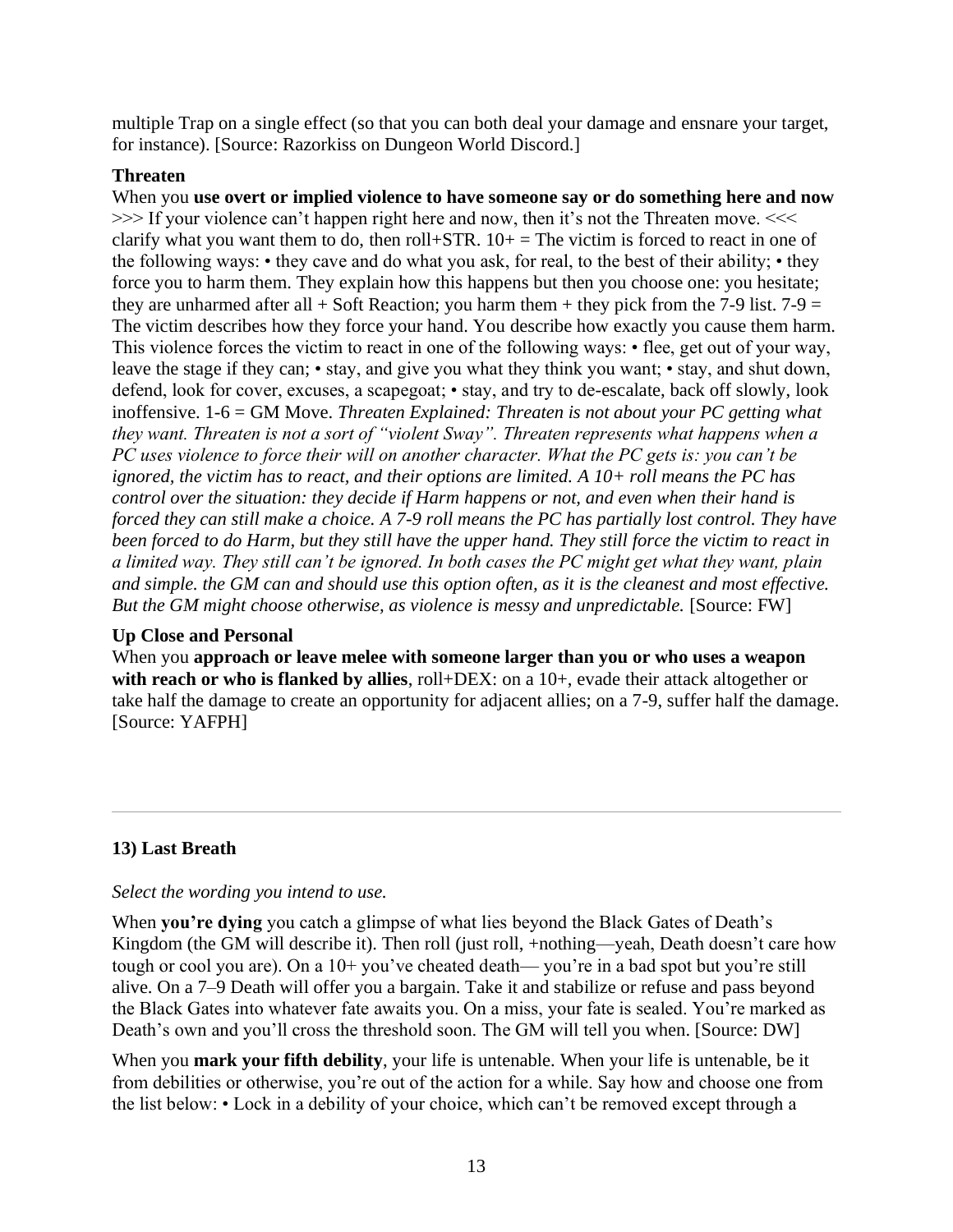Level Up (you still gain XP from it); • Change to a new playbook; • Die. If you're not dead, remove all debilities that aren't Locked. The GM will say when you're back in the action. [Source: CA]

When you **have zero or less hit points**, you're incapacitated and probably dead, but if someone rolls you over to check within a few hours, roll +LUCK: on a 10+, it's a miracle!—you're alive with 1 HP, and choose 2 from the list below; on a 7-9, you're alive with 1 HP, and choose 3 from the list; on a 6-, you're gone. Which is also the case if no one rolls you over to check within a few hours. • You're unconscious until you heal up to half your total HP; • You'll die within the next hour without proper treatment; • You've incurred a major, permanent injury of the GM's choosing; • You suffer 1d8 ability score damage to each of 2 abilities (GM's choice). When you **die**, you may Rise to the Occasion now, or wait until you get back to town and Sign Up as a new character. [Source: FotF]

When you **die, or are just moments away from death**  $>>$  No one can Intervene. Adv. and Disady, do not apply unless specifically stated otherwise.  $<<$  roll+OPTIONS. You can pick up to 3 OPTIONS, each only once: • permanently lose 1 HP • permanently move 1 STAT point to a different STAT (min. -1, max. +3) • permanently acquire one of the following TAGs: Disfigured, Lame, Unsteady Hands, Bad Sight (pick a second time to be Blind instead), Bad Hearing (pick a second time to be Deaf instead), Sickly. Your last breath roll:  $10+ =$  You are alive after all! the GM will tell you when and where you wake up. You have to Renew (see End of Session move) your current Issue, or Doubt, or both.  $7-9 = As 10+$ , but the GM creates a new Issue or Doubt without consulting you. To abandon it you must undertake a personal quest (follow the Occultist's Ritual move, with four conditions).  $1-6 =$  Alas, you died. After the scene ends, recount how your (active play) deeds influenced, for better or worse, the life of one or two NPCs you met. [Source: FW]

When you **are dying**, you catch a glimpse of what lies beyond the Black Gates of Death (describe it). Then roll +nothing, on a 10+, you've cheated death—you're no longer dying but you're still in a bad place; on a 7-9, Death will offer you a bargain—take it and stabilize or refuse and pass beyond the Black Gates into whatever fate awaits you; on a 6-, your fate is sealed. You're marked as Death's own and you'll cross the threshold soon. The GM will tell you when. [Source: HBW]

When you **reach 0 HP and take your last breath**, roll+nothing; Death doesn't care how tough or how persuasive you are. On a 10+, you've cheated Death - you're in a bad spot, but you're still alive at 1 HP. On a 7-9, Death will offer you a bargain; take it and stabilise at 1 HP, or refuse and forfeit your soul. On a 6-, your fate is sealed; you're marked as Death's own, and you'll cross the threshold soon. The GM will tell you when it is time. [Source: WoA]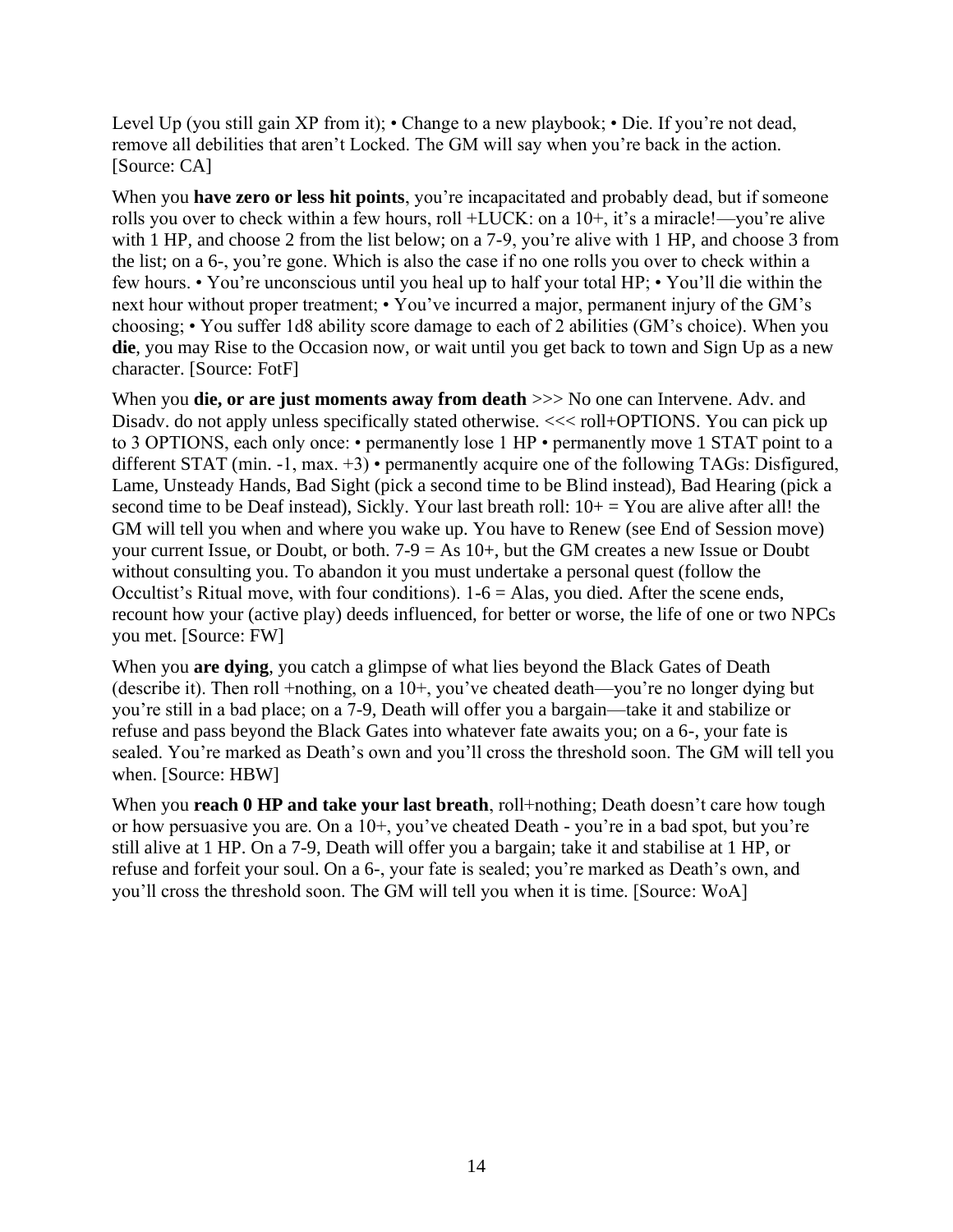#### **14) Recover**

#### *Select the wording you intend to use.*

When you **do nothing but rest in comfort and safety** after a day of rest you recover all your HP. After three days of rest you remove one debility of your choice. If you're under the care of a healer (magical or otherwise) you heal a debility for every two days of rest instead. [Source: DW]

When you **settle in to rest as a group**, the GM advances the Grim Portents. Then, if anyone has 5 or more XP, they Level Up. When you **have finished resting and resume your adventuring**, remove all your conditions and refresh your undamaged armor. [Source: CA]

When you **spend 1 week of downtime resting in town**, pay your cost of living and heal points accordingly-- Poor (6-CHA coins): damage die+CON of HP and/or ability points; Modest (12- CHA coins): 2 damage dice +CON of HP and/or ability points; Comfortable (24-CHA coins): 3 hit dice +CON of HP and/or ability points. You always heal at least 1 point per hit die and may not choose to heal Luck. [Source: FotF]

When one or more Protagonists are described as **spending a few hours to take shelter and catch some rest** >>> When **the GM glosses over a few days of time AND at least one person at the table asks for a Long Rest** >>> Healing Limit: Each Harm effect can receive only one HU during the same Rest. Short Scene Play: Both Utility and Bond scenes count as regular play where Moves can be triggered. If their outcome somehow forces the PCs to interrupt their rest and move along with current and more pressing events, then the Long Rest move is cut short for everyone involved. <<< each Protagonist involved in the Long Rest will play one or more short scenes as they do stuff during the hours of rest.

1) On your turn, you must play one Utility scene. Describe where and when it happens within the overall rest period. Pick one Utility effect from the list. Describe what you do to obtain such effect: spend Supplies to treat a Harm Effect with 1 HU, spend Supplies to regenerate 1 HP, spend nothing to add  $+1$  WATCH to the group total (max  $+3$  total), spend nothing to build, repair or prepare something. After all PCs have had their Utility scene, each can individually choose to spend 1 XP to play an additional Utility scene. Once all PCs are done with this, move on to step 2.

2) On your turn, you can play a Bond scene. Describe where and when it happens within the overall rest period. Describe how you talk to a PC about one topic from the list: ask them about their Issue or Doubt; ask them about their other worries, hopes, desires; ask them about their past; confront them about a beef you have with them. After all PCs have had their chance for a Bond scene, each can go again. Once all are done with this, move on to step 3.

3) The group as a whole performs a single roll+WIS:  $10+$  = peaceful rest, Players cooperate to imagine and describe something beautiful about the area they are resting in. 7-9 = troubled rest, Players cooperate to imagine and describe something dreadful about the area they are resting in. 1-6 = GM Move (no XPs are awarded). Long Rest Explained: No place is truly 100% safe. The WATCH roll represents the unexpected. It could be an animal ambush, it could be a servant knocking at the door bringing surprising news. So yes, you Long Rest even in the safety of a castle, in the comfort of a city tavern, every time the fictional trigger is activated. [Source: FW]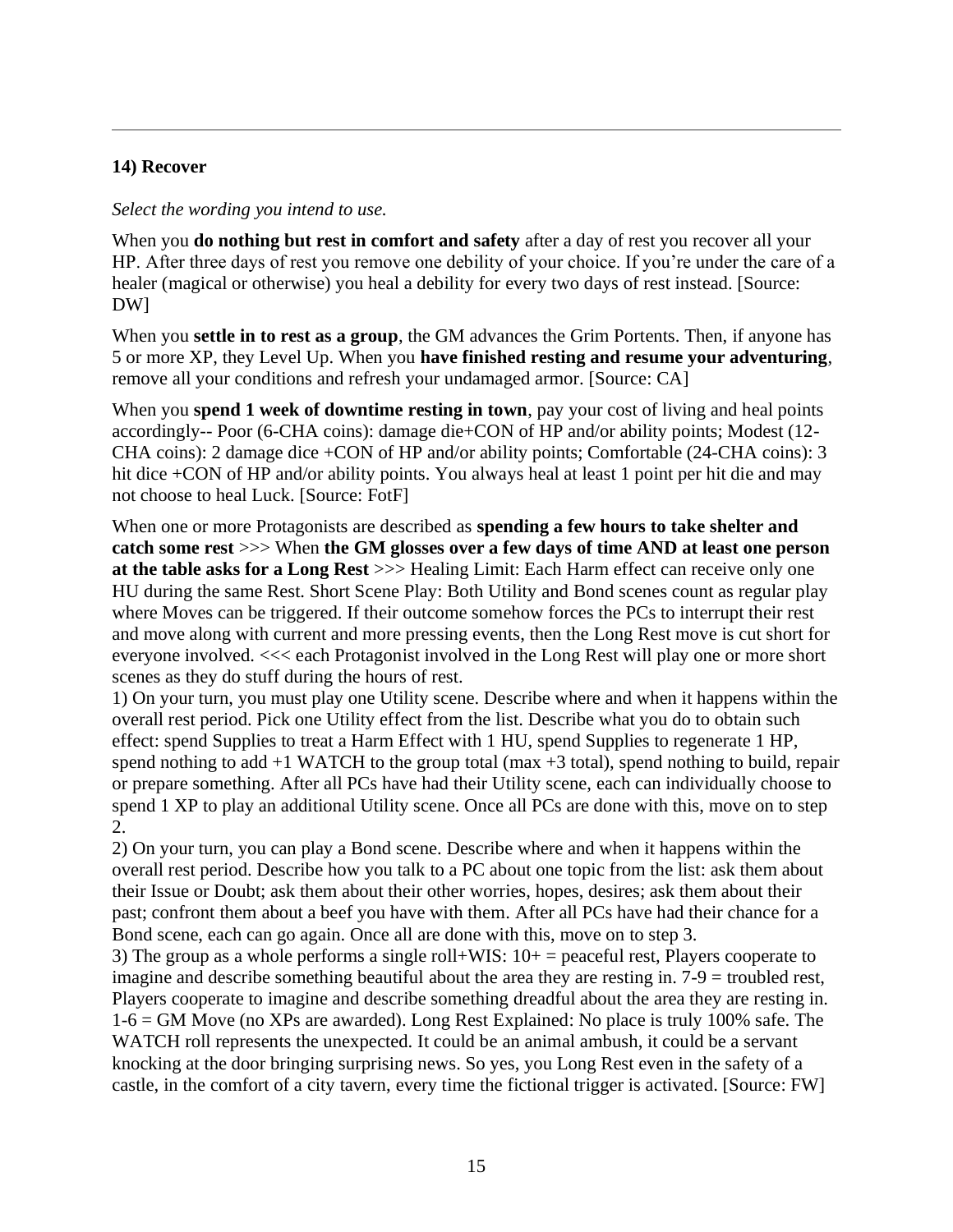When you **take time to catch your breath and tend to what ails you**, expend 1 use of Supplies and regain 5 HP. You can't benefit from this move again until you take more damage. When you **tend to a debility or a problematic wound**, say how. The GM will either say that it's taken care of or tell you what's required to do so (Defying Danger, expending Supplies, finding \_\_, Making Camp, etc.) [Source: HBW]

When you **settle down for the night** (making camp in the wilderness, spending the night at an inn, etc.) and spend several hours resting, eating, drinking, and recuperating, you heal damage equal to half your maximum HP. When you **spend a few days resting in relative safety and comfort**, tell the GM how you spend your time. You heal all of your HP and clear all your Debilities, but the GM moves on without you; the GM will advance one or more of their Fronts in your absence. [Source: WoA]

# **15) End of Session**

# *Select the wording you intend to use.*

When you **reach the end of a session**, choose one your bonds that you feel is resolved (completely explored, no longer relevant, or otherwise). Ask the player of the character you have the bond with if they agree. If they do, mark XP and write a new bond with whomever you wish. Once bonds have been updated look at your alignment. If you fulfilled that alignment at least once this session, mark XP. Then answer these three questions as a group: • Did we learn something new and important about the GM? • Did we overcome a notable monster or enemy? • Did we loot a memorable treasure? For each "yes" answer everyone marks XP. [Source: DW]

When you **reach the end of a session**, as a group answer the following: • Did we discover something new and important about the GM or characters? • Did we newly visit or significantly alter a memorable location? • Did we overcome a notable obstacle, enemy, or challenge? For any "yes" answer, everyone marks 1 XP. Additionally, mark 1 XP if you accomplished your Drive. [Source: CA]

When you **reach the end of a session**, if you hit a flag of any other character during the session at least once, mark xp. Next, answer these three questions as a group. For each "yes" answer everyone marks xp: • Did we learn something new and important about the GM? • Did we overcome a notable monster or enemy? • Did we loot a memorable treasure? Next, compare your conduct during the session to the example set by Passions important to you [The Passions embody the ideals of the namegivers of the Fourth World and, as such, character choices about the Passions replace the notion of alignment from Dungeon World, albeit using a more freeform approach]. You may give an example of one of the following to the other players. If you do, mark xp. Explain something you did that… …lived up to the example of a Passion …failed a Passion …resisted or thwarted a Passion …demonstrated how a Passion thwarted or resisted you …changed your view of a Passion. If you wish, you may add a mark for the Passion you mention and remove a mark from another. [Source: 4W]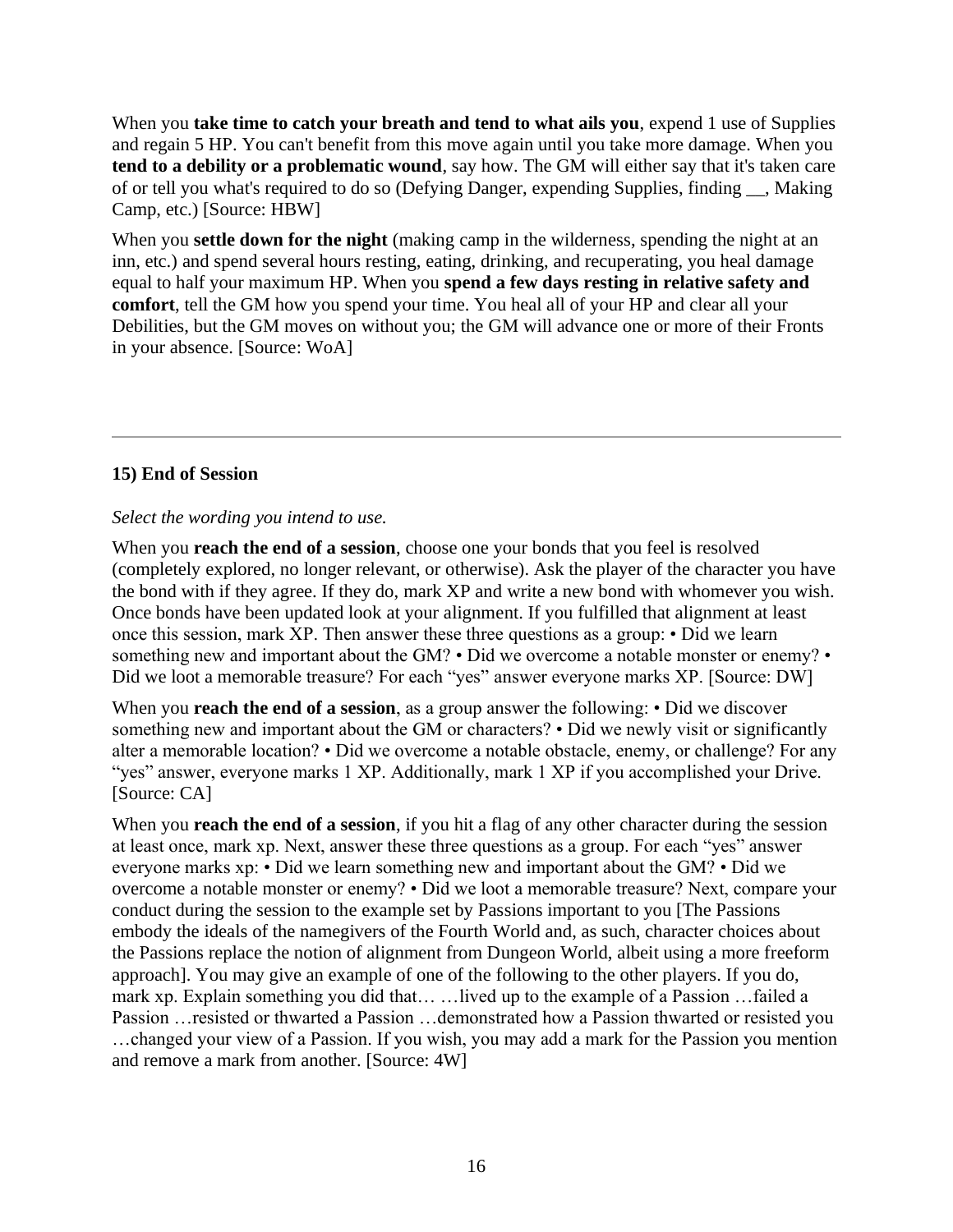When you **reach the end of a session**, do the following: • Mark XP if you fulfilled your alignment goal at least once. • Mark XP if you fulfilled at least 1 trait in a memorable way. • If you're a Fighter, mark XP if you defeated a worthy foe. • If you're a Thief, mark XP if you deceived or stole from anyone. • If you're a Cleric, mark XP if you fulfilled your tenet at least once. • If you're a Magic-User, mark XP if you discovered something magical. Then answer the following questions as a group. For each "yes" answer, everyone marks XP. • Did we learn something new and important about the GM? • Did we overcome a notable monster or enemy? • Did we loot a memorable treasure? [Source: FotF]

When you **reach the end of a session**  $\gg$  To Renew your Issue or Doubt do this: cancel your current one, create a new one, if you want, make a note of your old one, to remember the path you walked. To Grow Up do this: clear all marks from the Growth track, gain a Future Growth mark. To Skip do this: move on to the next step of this move. <<< each Player goes through all the steps and substeps, answering to every point, in order. They do so individually but publicly. Everyone at the table can and should offer comments, suggestions and friendly critique. Step 1) Considering your PC's Issue… ... if you want to reword or slightly revise it, say why and how, and do so freely. ... if you feel it is resolved explain how, then Renew it, Grow Up and Skip. ... if you want to abandon it say why, then Renew it, mark growth and Skip. ... if you took action to meaningfully address it, say how and mark growth.

Step 2) Considering your PC's Doubt… ... if you want to reword or slightly revise it, say why and how, and do so freely. ... if you feel it is mastered explain how, then Renew it, Grow Up and Skip. ... if you want to abandon it say why, then Renew it, mark growth and Skip. ... if you did something guided by it, recount it and mark growth. ... if you did something in spite of it, recount it and mark growth.

Step 3) Consider your PC's latest actions… ... if they were at the center of a memorable moment, recount it and get 1 XP [Expedience Point]. ... if they partook in one or more Bond actions, get 1 XP. ... if they showed a new detail about their Blood or Kin, recount it and get 1 XP. ... you can spend 5 XP to mark growth.

Step 4) Spend 5 Growth marks or 1 Future Growth mark to select one new Growth option from the list on your Class sheet. You can do this only once per session. [Source: FW]

When you **settle in to rest in a dangerous area**, someone in the party must expend 1 use of Supplies. Then, take turns with the following: • Give an example of how you've met your Drive's requirement; if you can, mark XP. • Describe how your opinion of or relationship with another character has changed; if everyone agrees, mark XP. • Point out something awesome that another character did, that no one else has mentioned yet; if you do, mark XP.

When you **wake from at least a few hours sleep**, choose 1. If you expend 1 extra use of Supplies, choose another. • Regain HP equal to 1/2 your maximum. • Clear all your debilities. • Gain advantage on your next roll. [Source: HBW]

When you **reach the end of a session**, take turns with the following:  $\cdot$  Give an example of how you've met a Drive's requirements; if you can, mark XP. • Describe how your opinion of or relationship with another character has changed; if everyone agrees, mark XP. • Point out something impressive or memorable that another character did, that no one else has mentioned yet; if you can, they mark XP. [Source: WoA]

When you **reach the end of a session:** • Describe how your opinion of or relationship with another character (PC or NPC) has changed. If no one objects, mark XP. • Give an example of how you've met the requirement of one of your Drives. If no one objects, mark XP.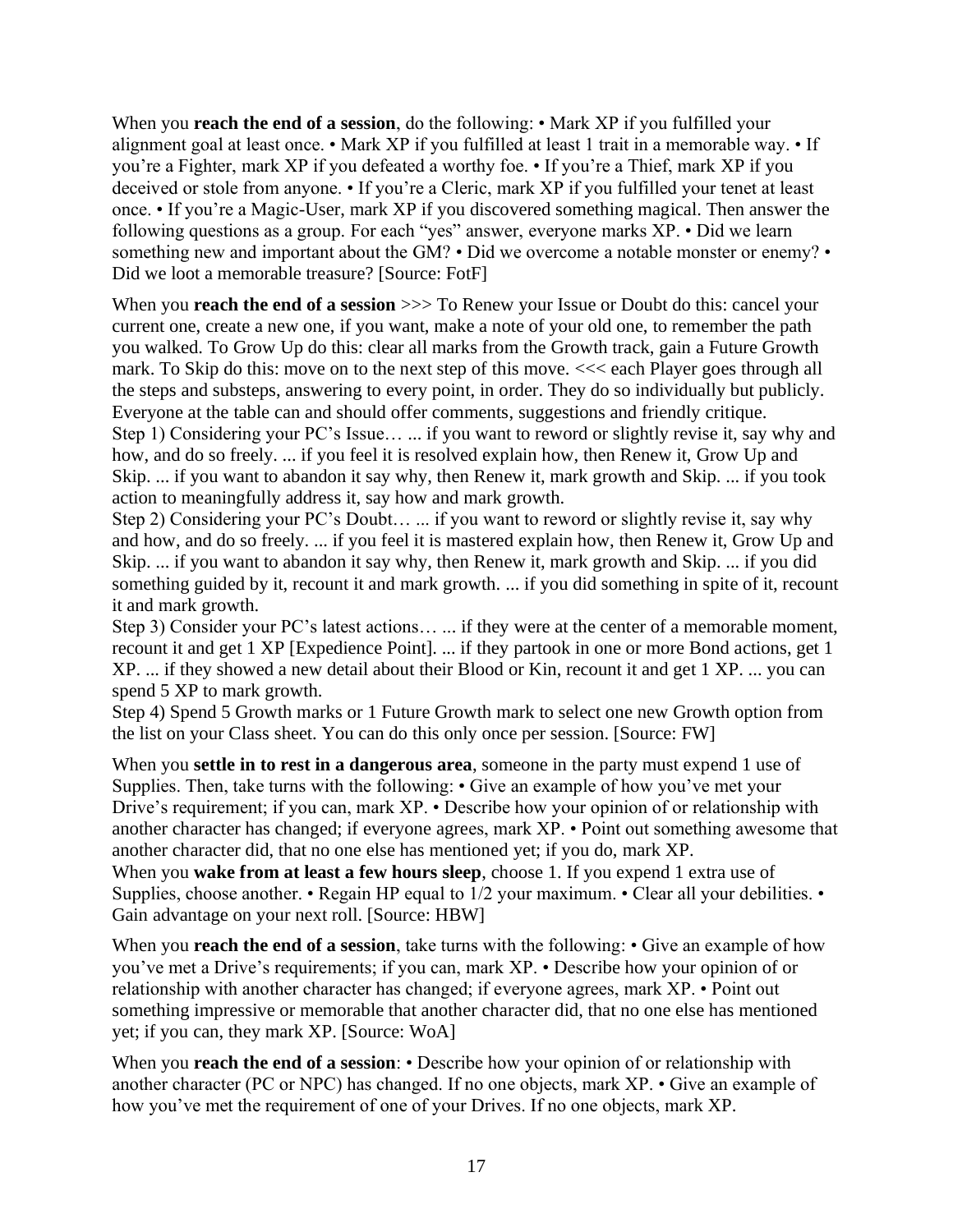Then answer these three questions as a group: • Did we learn something new and important about the GM? • Did we overcome a notable challenge? • Did we gain a significant treasure or boon? For each "yes" answer, everyone marks XP.

Award a star to someone for a great moment of gameplay.

Make a wish for what you'd like to see in a future session. [Source: YAFPH]

# **16) Level Up**

*Select the wording you intend to use.*

When you **have downtime (hours or days) and XP equal to (or greater than) your current level+7**, subtract your current level +7 from your XP, increase your level by 1, and choose a new advanced move from your class. If you are the wizard, you also get to add a new spell to your spellbook. Choose one of your stats and increase it by 1 (this may change your modifier). Note that changing your Constitution increases your maximum and current HP. Ability scores can't go higher than 18. [Source: DW]

When you **complete a ritual of advancement** specific to your discipline: • Subtract your current circle+7 from your xp. • Increase your circle by one. • Add two to the maximum number of threads you may weave. • Choose one of your stats and increase it by one (this may change your modifier). Changing your Constitution increases your maximum and current hp. Ability scores cannot exceed 18. [Source: 4W]

When you **have 5 or more XP after Settling In**, reduce your XP by 5 and choose one of the following. You can always take these options:  $\cdot$  Increase a stat of your choice from +0 to +1.  $\cdot$ Take an Advanced Move from your class. • Acquire an Asset of your choice. • Remove a locked condition (Crumble). • Change playbooks.

You can take these options only once each:  $\cdot$  Increase a stat of your choice from +1 to +2. $\cdot$ Increase a stat of your choice from  $+1$  to  $+2$ . • Take a Starting or Advanced move from another class. • Take a Starting or Advanced move from another class.

Once you reach level 10, you can also take these options: • Take an Advanced Move (Level 10+) from your class. • Increase a stat of your choice from  $+2$  to  $+3$ . • Retire to safety. [Source: CA]

When you **have XP equal to or greater than**  $10 + (5x$  **your current level)**, and enough time to reflect on your experiences and hone your skills, do the following: 1) Subtract  $10 + (5x$  your current level) from your current XP. 2) Increase your level by 1. 3) Regain 1 point of burned Luck. 4) If your new level is even, permanently increase one ability score of your choice by 1 (to a maximum of 18) and increase your maximum hit points by 1 roll of your hit die +CON (minimum 1HP). 5) If your new level is odd, choose a new advanced move from your class. [Source: FotF]

When you **have at least 5 XP**, spend 5 XP to pick one advance, at any time. [Source: HBW]

When you **have downtime (hours or days) and XP equal to (or greater than) your current level+10**, you can reflect on your experiences and hone your skills; do all of the following: • Subtract your current level+10 from your XP. • Increase your level by 1. • Choose to either take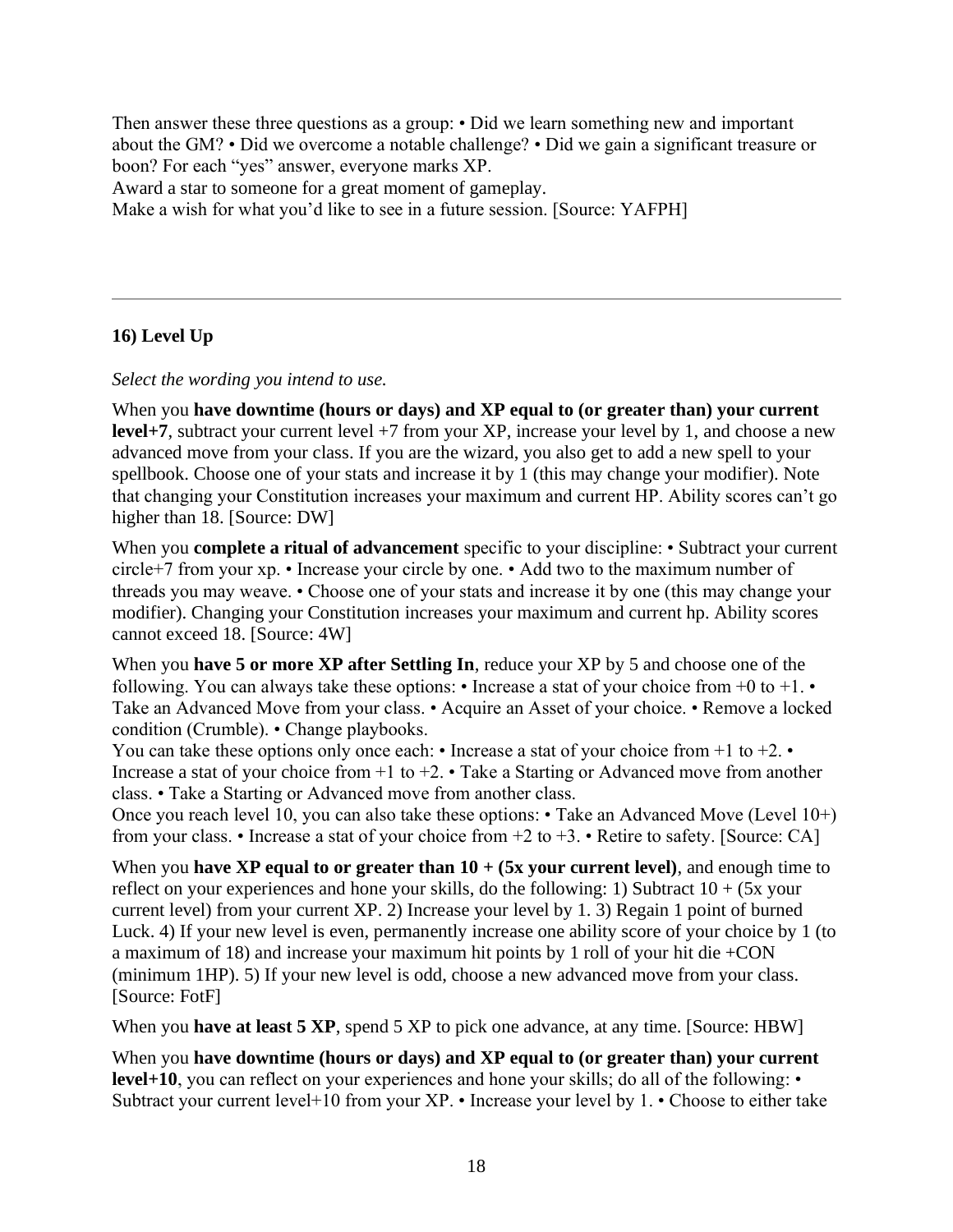a new advanced move, or increase one of your stats by 1, to a maximum of +2.

When you **reach level 6 or higher**, you may choose one of the following options instead of taking an advanced move or increasing a stat, but only once for each option: • Increase one of your stats by 1, to a maximum of +3. • Gain an advanced move from another playbook (not a starting move). • Gain a capstone move for your class playbook (see each playbook for details, in the lower left corner). [Source: UD]

When you **roll a 6- on a move (a miss) or when told**, you earn XP. When you **have 10 XP**, you can erase it all, increase your Level by 1, and take an Advancement of your choice: • Increase one of your Stats by +1. You can't increase a Stat more than once. • Take a new move from your Class. • If you are Level 6+, you can choose to retire your character to safety instead of taking an Advancement. Tell us of the legend you leave behind. [Source: WoA]

# **17) Bolster**

*Select all the custom moves you intend to use.*

# **Bolster**

When you **spend your leisure time in study, meditation, or hard practice**, you gain preparation. If you prepare for a week or two, 1 preparation. If you prepare for a month or longer, 3 preparation. When your **preparation pays off** spend 1 preparation for +1 to any roll. You can only spend one preparation per roll. [Source: DW]

# **It's Been One Week**

When you **spend a week of downtime**, roll:  $\cdot$  -2 if you live on the streets or in the countryside  $\cdot$ +0 if you stay at a peasant inn (pay 4-CHA coins) • +1 if you stay at a civilized inn (pay 18-CHA coins)  $\cdot$  +2 if you stay at the fanciest inn around (pay 40-CHA coins). On a 10+, the GM will tell you something interesting and useful about local events. On a 7-9, the GM will tell you something interesting but it involved an unpleasant scrape; take a debility and describe how you got it. On a 6-, the GM will give you a debility. [Source: YAPFH]

# **Perform Karma Ritual**

When you **perform a focusing ritual particular to your discipline**, say what the half-hour ritual involves, then gain 3 karma. If you begin this ritual with unspent karma, lose it. Spend karma, 1 for 1, to choose an option: • After you make a roll for a move, roll an additional die and, if desired, replace one of the original dice with the result of the extra die. • Immediately heal yourself 1d4 damage. • Freeze a horror construct in its tracks, briefly. • Some moves, talents, or spells may let you spend karma. [Source: 4W]

# **Start of Session**

When you **start a new session after your character has significant downtime**, say if you primarily focused on your mortal life and obligations or if you furthered your supernatural interests. If you chose mortal, the GM will tell you how one of your Entanglements, Desires, or Dread became a problem. Choose one: • You handled it fine, more or less; it won't be an issue for now. • It all went wrong and you'll have to deal with the fallout; mark XP. If you chose the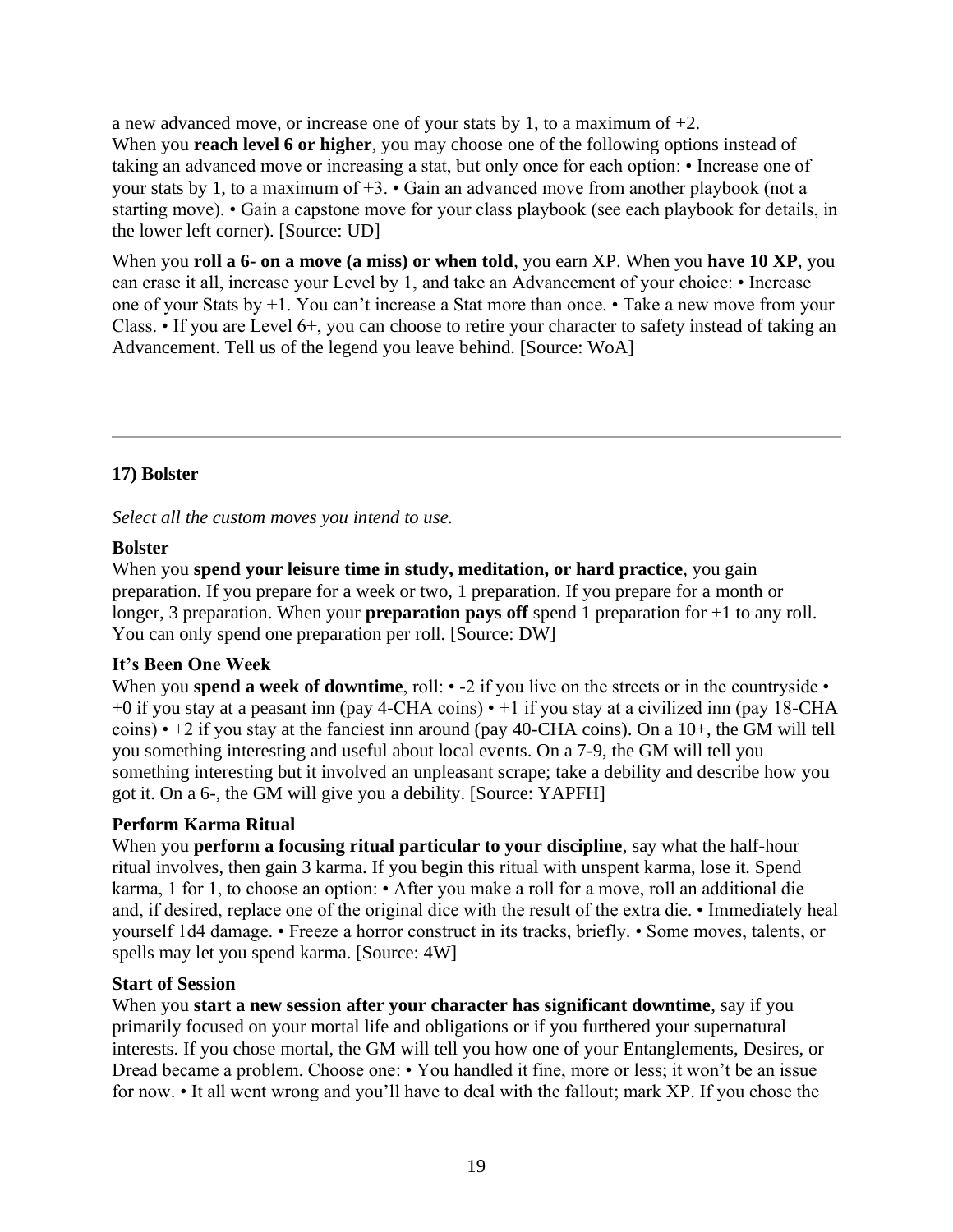supernatural, the GM will tell you how a supernatural contact or Entanglement ran into problems. Choose one: • You helped them. • You ignored it or it was a trap, your choice; mark XP. If you mark XP, the GM chooses if the game starts in the middle of the event or if it happened off-screen. If the latter, they will offer you the choice between two things you might have lost; pick one. When you make this choice, be sure to give the GM as much context as you can. [Source: UMF]

#### **Steeped in Lore**

When you spend downtime (hours or days) sifting through rumors and information in a library, watering-hole, or other scholarly or social nexus, roll+INT. On a 10+ choose three. On a 7-9 choose two. • You learn of a valuable treasure. • You learn of a dangerous enemy or group. • You learn something useful about an area's history, layout, or politics. • Your research went unnoticed by your enemies. For each one you choose, the GM might ask you "how did you learn this?" Tell them the truth. [Source: CA]

# **18) Supply**

#### *Select the wording you intend to use.*

When you **go to buy something with money on hand**, if it's something readily available in the settlement you're in, you can buy it at market price. If it's something special, beyond what's usually available here, or non-mundane, roll+CHA. On a 10+ you find what you're looking for at a fair price. On a 7–9 you'll have to pay more or settle for something similar. [Source: DW]

When you **go looking for something specific and uncommon**, say who you ask about it and roll +CHA: on a 10+, they know where you can find it, and it can be had for a fair trade; on a 7- 9, the GM chooses 1 from the list below: • It'll cost you more than expected. • You find a poor substitute. • You can get it, but only if you see a guy who knows a guy. • It was on hand until just recently, when someone else acquired it. • It's not here, but there's something else that might do the job. [Source: FotF]

When you **seek food, medicaments and other useful supplies** spend a good few hours and >>> <<< in a wilderness area roll+INT. In a civilised area roll+CHA. On a 10+ increase Supplies by 2 steps, or by 1 and save a lot of time. On a 7-9 increase Supplies by 1 step; describe something worrisome about the area you just visited. On a 6- GM Move. [Source: FW]

When you **go to buy an item, equipment or weapon**, roll+CHA. On a 10+, you find what you're looking for and can easily afford it. On a 7-9, you'll have to pay more or settle for something that's not exactly what you wanted, but close. The GM will tell you what your options are. [Source: OSW]

When you **go into a bustling market to buy something** with Wealth in hand, if it's something readily available, you can buy it at market price. If it's something special, beyond what's usually available there, or non-mundane, roll+CHA. On a 10+, you find what you're looking for at a fair price. On a 7-9, the GM chooses one. • It'll cost 1 more Wealth it normally would. • It'll cost you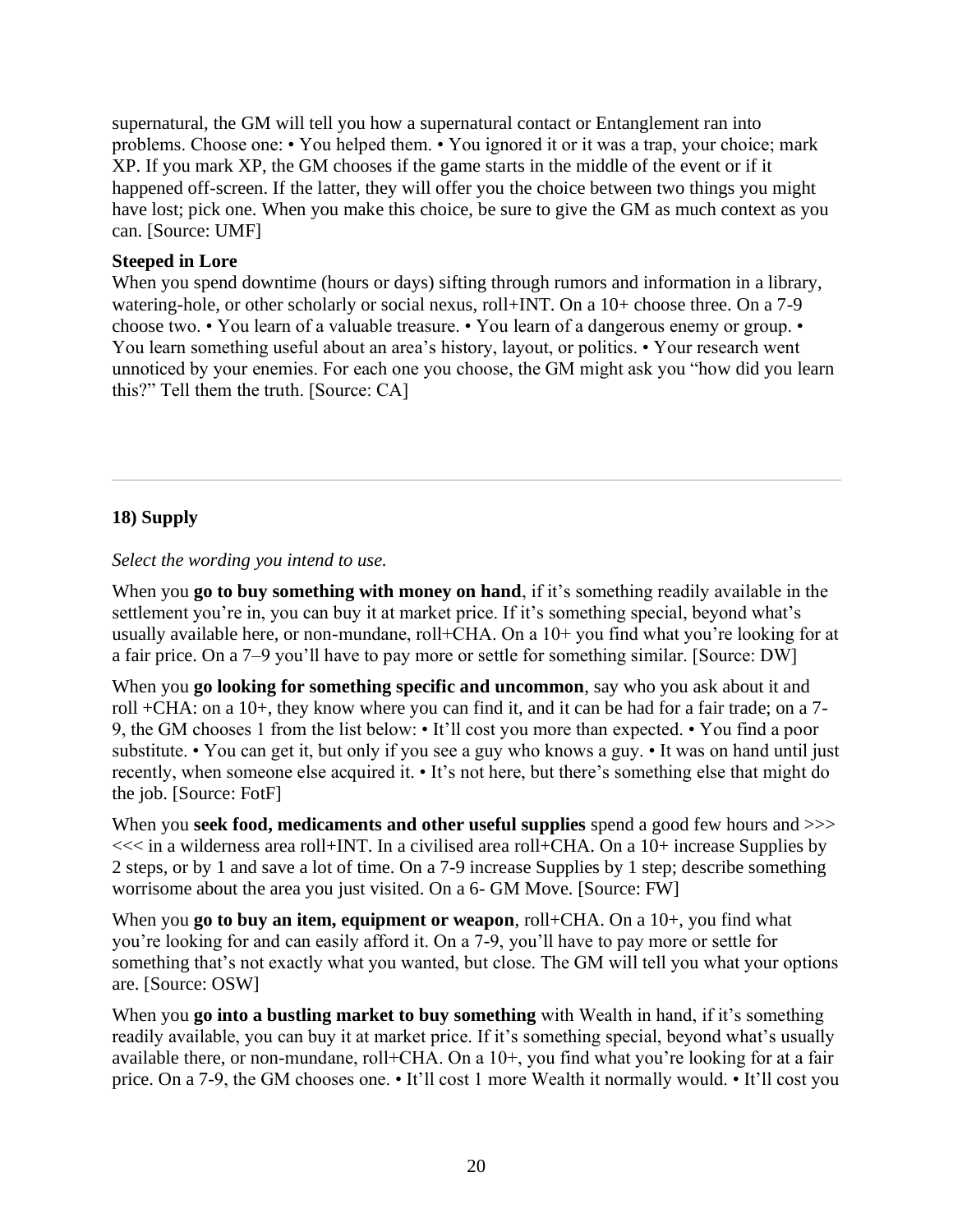a little something extra - a debt or favour, maybe. • You can only find something similar or subpar. [Source: WoA]

When you **go to buy something with money in hand**, if it's something readily available here, you can buy it at the price you'd expect. If it's something special, black market, or illegal, roll+CHA. On a 10+ you find it at a fair price. On a 7-9, the GM will tell you if it'll cost more than your current wealth can absorb, not quite right, or comes with complications (like being stolen or tracked). [Source: UMF]

# **19) Carouse**

#### *Select the wording you intend to use.*

When you **return triumphant and throw a big party**, spend 100 coin and roll + extra 100s of coin spent. On a 10+ choose 3. On a 7–9 choose 1. On a miss, you still choose one, but things get really out of hand. • You befriend a useful NPC • You hear rumors of an opportunity • You gain useful information • You are not entangled, ensorcelled, or tricked. [Source: DW]

When you **return triumphant and throw a big party**, spend a valuable item and roll +1 for every additional valuable item spent. On a 10+, choose three. On a 7-9, choose two. On a 6-, choose one anyway, but things get really out of hand, the GM will say how. • You befriend a useful NPC. • You hear rumors of an opportunity. • You gain useful information. • You are not entangled, ensorcelled, or tricked. [Source: UD]

#### **20) Outstanding Warrants**

#### *Select the wording you intend to use.*

When you **return to a civilized place in which you've caused trouble before**, roll+CHA. On a hit, word has spread of your deeds and everyone recognizes you. On a 7–9, that, and, the GM chooses a complication: • The local constabulary has a warrant out for your arrest • Someone has put a price on your head • Someone important to you has been put in a bad spot as a result of your actions. [Source: DW]

When you **return to a civilized place in which you've caused trouble before**, the most notorious among you must roll+CHA. On a 7+, word has spread of your group's troublemaking, and everyone recognizes you but no one wants to turn you in. On a 9-, the GM chooses a complication: • The local constabulary has a warrant out for your arrest. • Someone has put a price on your head. • Someone important to you has been put in a bad spot as a result of your actions. [Source: YAFPH]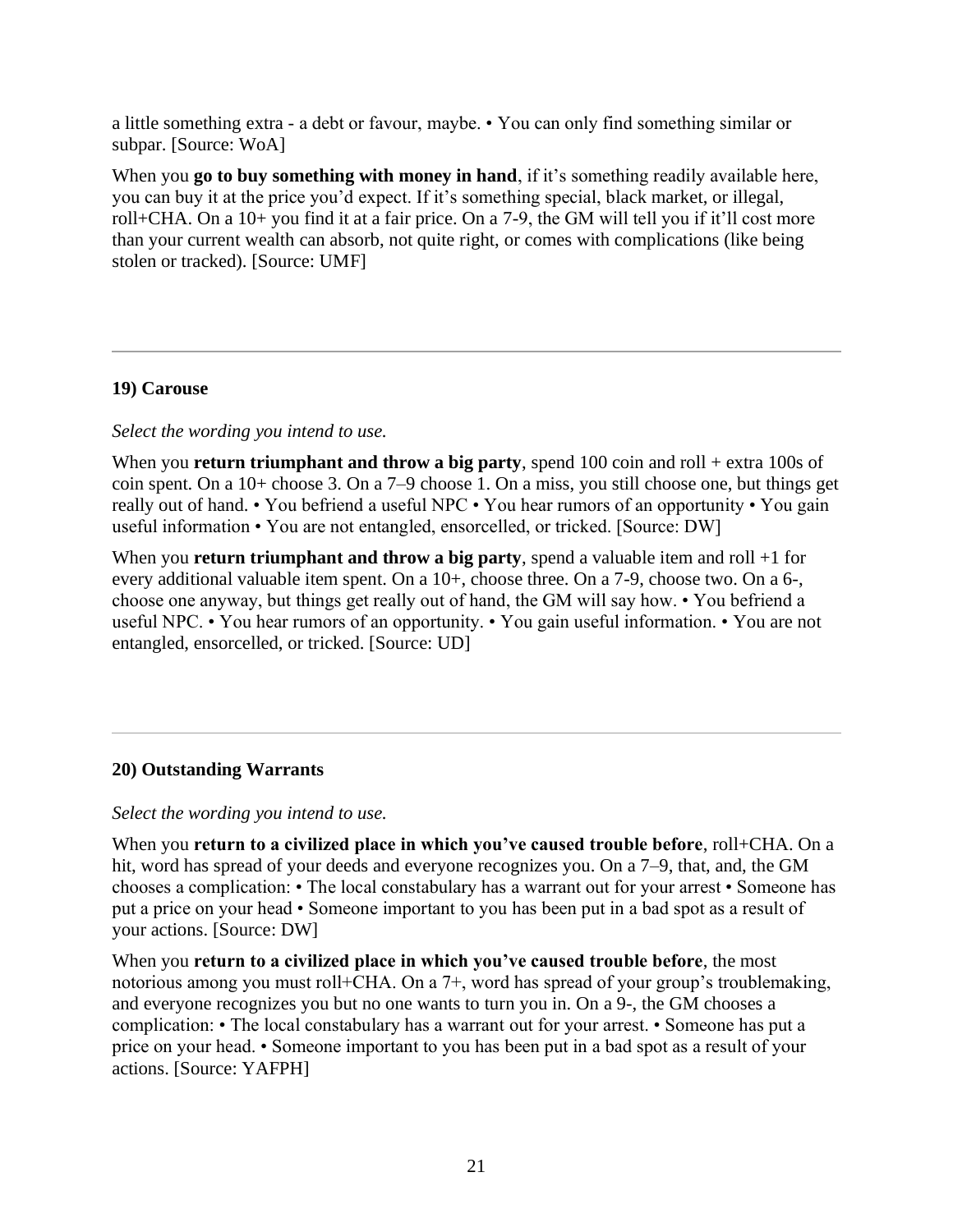# **21) Other Settlement Moves**

*Select all the custom moves you intend to use.*

#### **Acquire**

When you **go looking for something specific and uncommon**, say who you ask about it and roll +CHA: on a 10+, they know where you can find it, and it can be had for a fair trade; on a 7- 9, the Judge chooses 1 from the list below: • It'll cost you more than expected. • You find a poor substitute. • You can get it, but only if you see a guy who knows a guy. • It was on hand until just recently, when someone else acquired it. • It's not here, but there's something else that might do the job. [Source: FotF]

# **Crowd Control**

When you catch the attention of a crowd and fix your will upon their emotions, roll+WIS. On a hit, you may instill one emotion of your choice into every member of that crowd. On a 10+, you may also command the crowd to take one concrete action—the majority will obey. On a miss, the crowd may turn on you. [Source: 4W]

#### **Find a Buyer**

When you **spend 1 day of downtime seeking to turn art objects or other treasure into coin**, roll +nothing, -2 if you're in a Village, +2 if you're in a City: on a 10+, someone will take it off your hands, but you'll need to Negotiate on price; on a 7-9, no one can help today, but you can try again tomorrow; on a 6-, mark XP, no one can help, and you'll need to wait a week before trying again. [Source: FotF]

# **I Know a Guy**

When you **know someone who can help**, name them and roll +CHA: on a 10+, yeah, sure, they can help, though you might need to make it worth their while; on a 7-9, pick 1: • They can help, but they need your help first. • They're going to ask for a lot. • They're not quite cut out for this. • You can't exactly trust them. On a 6-, the GM picks 1 and then some. [Source: HBW]

#### **Pickpocket**

When you **stand idly about in the bustling streets**, roll +Wis. On a 10+, you catch the pickpocket in the act or see him coming. On a 7-9, they only got away with trifles: 1d6 rations, uses of adventuring gear, or coin. On a 6-, you'll miss whatever's gone. [Source: This Blackchapel move is licensed by Jeremy Strandberg under a Creative Commons Attribution 4.0 International License.]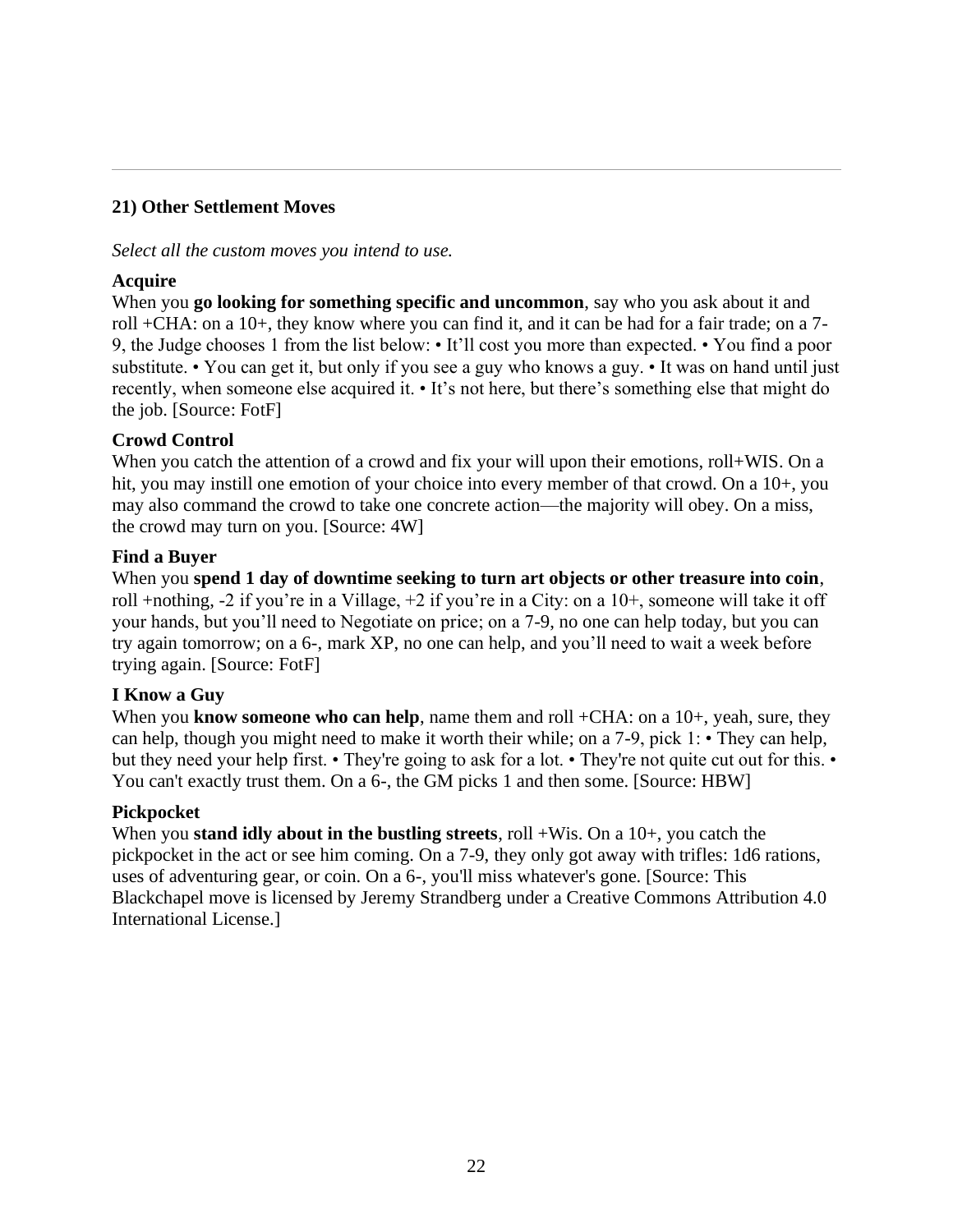# **22) Recruit**

#### *Select the wording you intend to use.*

When you **put out word that you're looking to hire help**, roll. If you make it known... • ...that your pay is generous, take  $+1 \cdot ...$  what you're setting out to do, take  $+1 \cdot ...$  that they'll get a share of whatever you find, take  $+1 \cdot ...$  if you have a useful reputation around these parts take an additional +1. On a 10+ you've got your pick of a number of skilled applicants, your choice who you hire, no penalty for not taking them along. On a 7–9 you'll have to settle for someone close or turn them away. On a miss someone influential and ill-suited declares they'd like to come along (a foolhardy youth, a loose-cannon, or a veiled enemy, for example), bring them and take the consequences or turn them away. If you turn away applicants you take -1 forward to Recruit. [Source: DW]

When you **go looking to hire help**, tell the GM what you're offering and whom you're looking for, phrased in one of the following ways: • A group of (porters, guards, minstrels, angry farmers, etc.). • A skilled (guide, sage, burglar, bodyguard, etc.). A group is a follower like any other, but with the *group* tag. If the GM says you can't find that kind of help in a place like this, start over or move on. Otherwise, roll +nothing and take +1 if you have a good reputation in these parts: 10+ They're yours for the hiring. 7-9 GM chooses 1 from the list below. 6- No one shows, but mark XP. • They demand greater compensation, in coin or some other form. • No one here fits the bill, but you hear of someone elsewhere who does. • They have a need that must be met first (permission from someone else, a favor, etc.). • You can tell at a glance they are less than ideal (ask the GM how). The GM will choose or roll their specifics (Quality, Loyalty, Instinct, Cost, tags, etc.) as needed, to be discovered through play. *Representing how effective the follower is, particularly in the areas defined by their tags, a follower's* Quality *can range from -2 (rubbish) to +3 (masterful) and starts at d6-2.* Loyalty *tracks how committed the follower is to you; it starts at +1 but can range from -2 to +3.* Cost describes what motivates them to follow: coin or or other material reward. [Source: PW]

# **23) Custom Follower Moves**

*Select all the custom moves you intend to use.*

#### **Call For Assistance**

When **a follower helps you make a move that calls for a roll**, take  $+1$  to that roll, but that follower is exposed to any risks or consequences of the move. When that move is a Hack  $\&$ Slash or Volley, roll your damage die twice and use the higher die. [Source: FotF]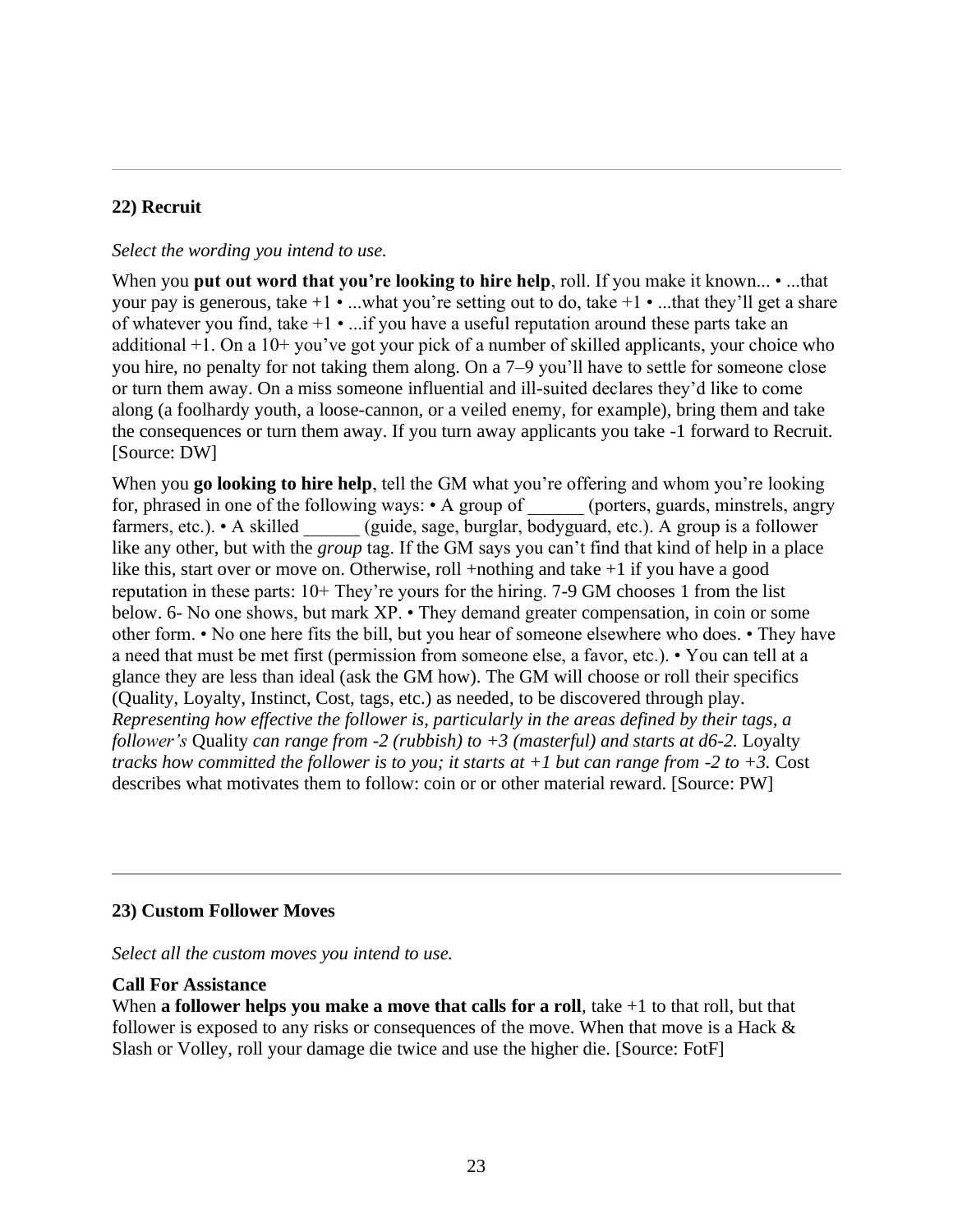# **Do Their Thing**

When you **have a follower do something chancy within the scope of their tags**, roll +Quality: on a 10+, they do it, as well as one could reasonably hope; on a 7-9, they do it, but there's an unforeseen cost, consequence, or limitation (ask the GM what). [Source: FotF]

#### **Order Follower**

When you **order or expect a follower to do something dangerous, degrading, or contrary**, roll +Loyalty: on a 10+, they do it, now; on a 7-9, they do it, but the GM picks one from the list below. • Decrease the follower's Loyalty by 1. (When a follower has -3 Loyalty, they betray or abandon you at the next opportunity.) • They complain loudly, now or later, and demand something in return. • Caution, laziness, or fear makes them take a long time to get it done. [Source: FotF]

# **Pay Up**

When a follower is compensated for their efforts by having their Cost met, increase their Loyalty by 1 (to a maximum of  $+3$ ). This move cannot be made again until after the follower and their leader have both Made Camp. [Source: FotF]

#### **Rise to the Occasion**

When you **assume the role of a follower and embrace the life of a hero**, choose a follower and fill in a new playbook for them. Follow the usual instructions for making a follower, but use the follower's name and what you know about them to choose (instead of roll) their alignment and traits. You start with whatever gear the follower had. [Source: FotF]

# **24) Undertake a Perilous Journey**

#### *Select the wording you intend to use.*

When you **travel through hostile territory**, choose one member of the party to act as trailblazer, one to scout ahead, and one to be quartermaster (the same character cannot have two jobs). If you don't have enough party members or choose not to assign a job, treat that job as if it had rolled a 6. Each character with a job to do rolls+WIS. On a 10+ the quartermaster reduces the number of rations required by one. On a 10+ the trailblazer reduces the amount of time it takes to reach your destination (the GM will say by how much). On a 10+ the scout will spot any trouble quick enough to let you get the drop on it. On a 7–9 each roles performs their job as expected: the normal number of rations are consumed, the journey takes about as long as expected, no one gets the drop on you but you don't get the drop on them either. [Source: DW]

When you **venture out in lengthy pursuit of a quarry**, roll+Nothing. If you already know the location of your quarry, roll with Advantage. On a 10+ the GM chooses one, on a 7-9 the GM chooses two. On a 6-, all three. • You are exhausted or distracted, each of you takes a condition. • You are noticed, by your quarry or by someone else, and they act accordingly. • You are impeded. A significant obstacle stands between you and your quarry. [Source: CA]

When you **travel through dangerous lands**, and not on a safe route, indicate the course you want to take on the map and ask the GM how far you should be able to get before needing to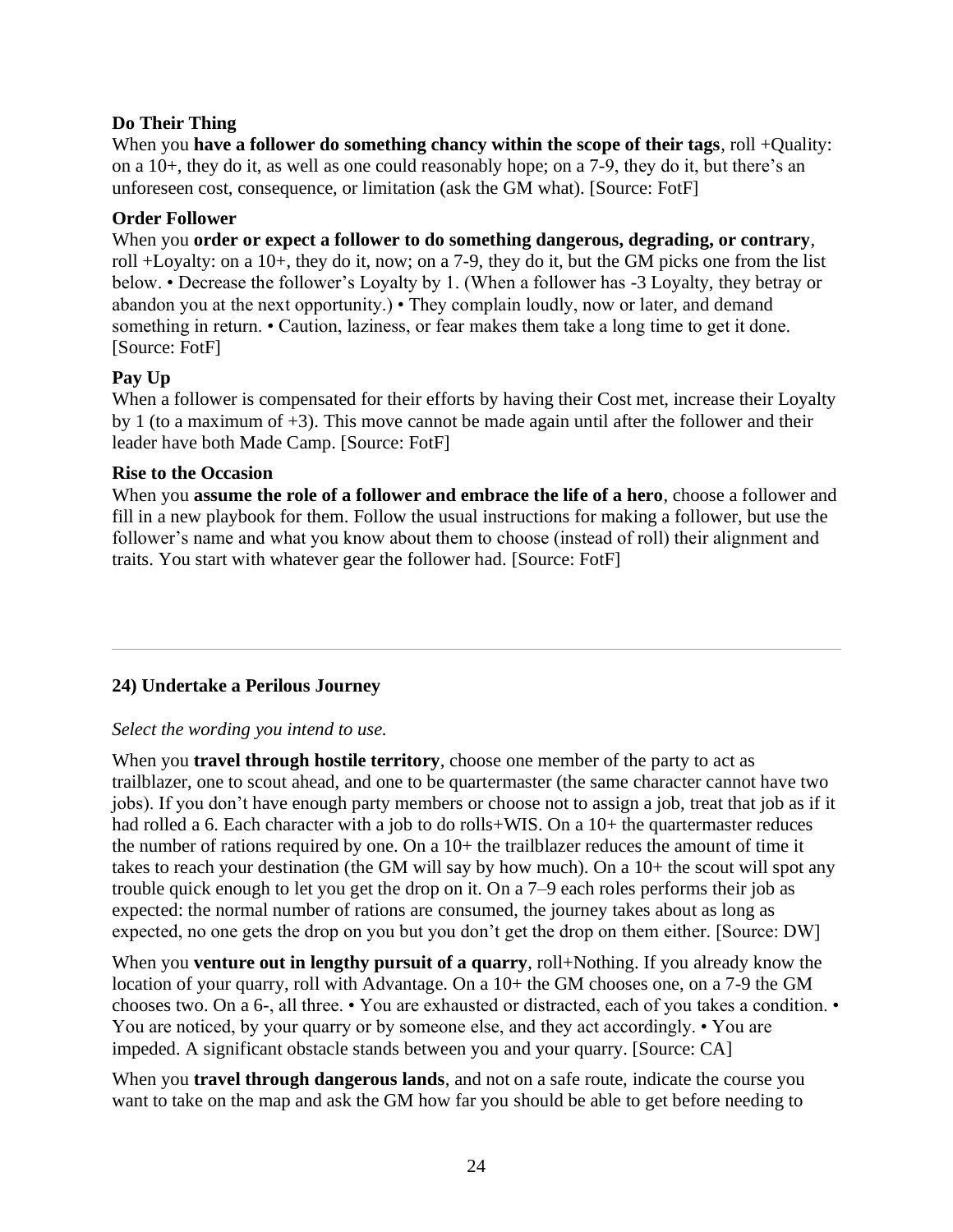Make Camp. If you're exploring with no set destination, indicate which way you go. Then, choose one party member to Scout Ahead, and one to Navigate, resolving those moves in that order.

*Scout Ahead* - When you **take point and look for anything out of the ordinary**, roll +WIS: on a 10+, choose 2 from the list below; on a 7-9, choose 1. • You get the drop on whatever lies ahead. • You discern a beneficial aspect of the terrain—shortcut, shelter, or tactical advantage (describe it). • You make a Discovery (ask the GM). • You see sign of a nearby Danger (ask the GM).

*Navigate* - When you **plot the best path through dangerous or unfamiliar territor**y, roll +INT: on a 10+, you avoid dangers and distractions and make good time, reaching a point of the GM's choosing before you need to Make Camp; on a 7-9, the GM chooses 1 from the list below. • You happen upon a Discovery missed by the scout. • The going is slow, or you wander off course. The GM says which, and where you end up on the map. • You encounter a Danger; whether or not you're surprised depends on whether the scout has the drop on it.

*Manage Provisions* - When you **prepare and distribute food for the party**, roll +WIS: on a 10+, choose 1 from the list below; on a 7-9, the party consumes the expected amount of rations (1 per person if Making Camp, 1 per person per day if making a Journey). • Careful management reduces the amount of rations consumed (ask the GM by how much). • The party consumes the expected amount and the food you prepare is excellent—describe it, and everyone who licks their lips takes  $+1$  forward [Source: Fot $F$ ]

When **undertaking a long journey to reach a destination you know the way to**  $\gg$  If you don't know the way then you can't Journey at all! Do something else to obtain a map, a guide, some directions, or simply pick a different destination you know how to reach. Vague directions can be sufficient but always make the journey dangerous and cause Disadvantage. <<< if the territory is relatively safe and civilised, nothing much happens. Go to step 5) of this move.  $<<$  if the territory is dangerous and wild, each PC in turn goes to step 1).

1) Terrain Feature: The Protagonist's Player can, if they want, imagine and describe one feature of the territory their PC is journeying through. If they describe something, they get Advantage on this move's roll. If they don't feel like doing this then the GM will do it for them. Either way, continue on to step 2). Don't narrate an event! Instead, describe a thing: a small location, a creature, a plant, a rock, a section of a river, a hole in the ground ... any one thing that grabbed your PC's attention during their journey so far. If you really want to describe something but are at a loss for ideas, ask the other Players for suggestions, or simply name the first common and mundane thing that pops in your head (a tree, a rock, a path, a frog, a merchant) and then try to explain why it was so weird, unique and noticeable that it grabber your PC's attention.

2) Unexpected Event: the GM describes an unexpected event that happened during the journey, which could be positive or problematic or just odd. It must focus on the current PC. It must involve the thing described during step 1). Keep it open. Take it easy, this is a small and odd event. Don't force it into a big challenge or encounter. Try treating the thing from step 1) like Simple People; the event would then be something that the thing does, shows or suffers. Think small!

3) Journey Roll: The Player rolls+INT. If they offered a thing during step 1) they now have Advantage.  $10+$  = the Player tells the story of how their PC handles the situation positively. Other Players can suggest and help. These are "past events" being recounted so no moves are ever triggered. 7-9 = as 10+, but something puts the PC at a Disadvantage. 1-6 = as 10+, but something goes awry, forcing the PC to spend one Supply or suffer a Serious harm effect.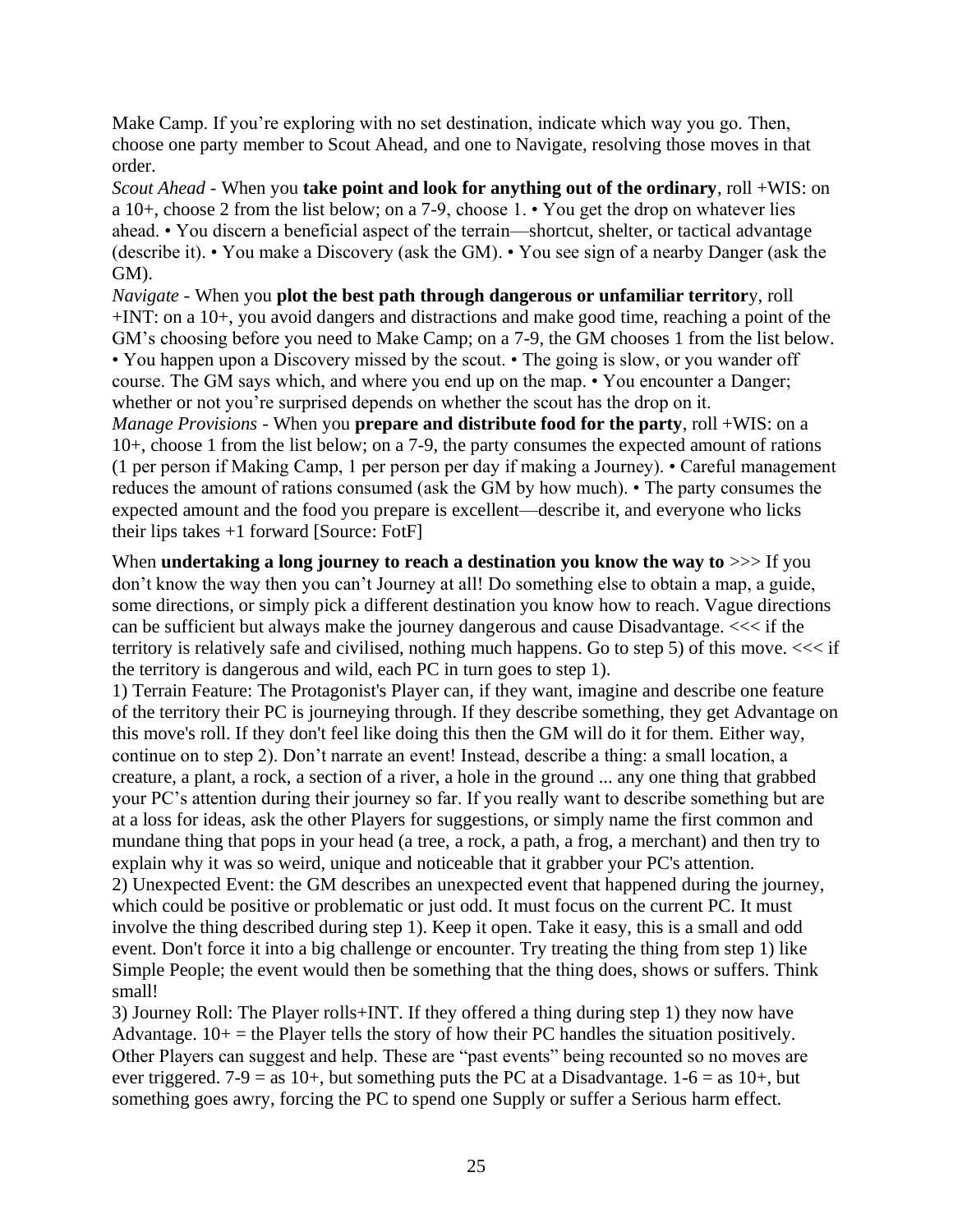4) Stay or Go: Any Player can suggest to interrupt the journey here in order to stay and explore the thing/situation just discovered. Do not discuss this! Just have a simple vote. if all Players agree to stay, the Journey ends + GM Move. if all Players agree to go, the Journey continues to step 5). if any Player disagrees, the Journey ends and a Long Rest is triggered. This allows the PCs to debate their plans in a real scene with moves and everything, just be sure that the Players with the minority of votes are willing to force the issue instead of conceding it once a clear majority arises.

5) Rinse & Repeat: Perform steps 1) to 4) for each travelling PC.

6) End of the Journey: After all rolls are done, perform the Long Rest move knowing that it will take place near the end of the journey, sometime after all the unexpected events but before arriving at the desired destination.

Example… The Company undertakes a journey through a deserted area. 1) The Wayfarer mentions a lizard, a tiny lizard with three eyes. 2) the GM mentions how, along the way, the Wayfarer finds one of these lizards hidden in their backpack! 3) The Wayfarer rolls...  $10+$  = they pick the lizard up, cuddle it a little, use it to get a laugh out of their companions, then release it into the wild.  $7-9$  = they throw the lizard away as it stinks like hell! (they get Disadvantage)  $1-6$  = they throw the bugger away because it is toxic and it has fouled part of the food! (they spend one Supply). [Source: FW]

*Scout Ahead:* When you **go off on your own to explore a dangerous area**, say how you do it and roll+ STAT (per Defy Danger): on a 7+, you make it back safely and the GM describes what you found. Then, on a 10+, pick 2; on a 7-9, pick 1: • You got away clean, rousing no suspicions. • You noticed something out of place or otherwise not what it seemed. • You determined who or what was in charge. • You spotted something valuable or useful. • You identified the biggest threat or danger. • You were able to sneak something out. • You made some preparation to exploit on your return. On a 6-, choose 1: • You make it back to the others, with trouble hot on your heels. • You're missing in action, the details to be revealed later.

*Venture Forth:* When you **travel through dangerous or unknown lands**, indicate your route and your destination (which might just be "a safe place to camp" or "as far as this trail takes us"). If the route is difficult, choose 1. If the route is perilous, choose 1 more. • It takes longer than expected. • Something follows you to your destination. • It's a slog; 1d4 party members must mark a debility or discard an item. After making any choices, whoever leads the way rolls +WIS: on a 10+, you've reached your destination—describe the most interesting thing on the journey; on a 7-9, as a 10+, but pick 1 extra from the list above. On a 6-, your trip is interrupted by an obstacle, danger, or crisis. You can resume your trip after dealing with it (possibly Venturing Forth again). [Source: HBW]

When you **venture out into perilous or unfamiliar territory**, select a character to act as guide. Then, indicate the route you'd like to take and, if appropriate, a destination. Then, the guide rolls+WIS. On a 10+ you arrive just fine, and they describe the most memorable part of the journey. On a 7-9, you survive the journey, but choose two: • Someone or something has followed you to your destination, ask the GM what it is. • Roll 1d4+1; the party as a whole must discard that many uses of equipment or pieces or gear. For each piece discarded, ask that player how it got lost or used up. • It's been a slog. it took longer than you expected and you're all minus 1 ongoing until you Settle In. On a miss, your trip is interrupted part way by a danger, crisis, or hazard. Ask the GM to tell you what it is. [Source: OSW]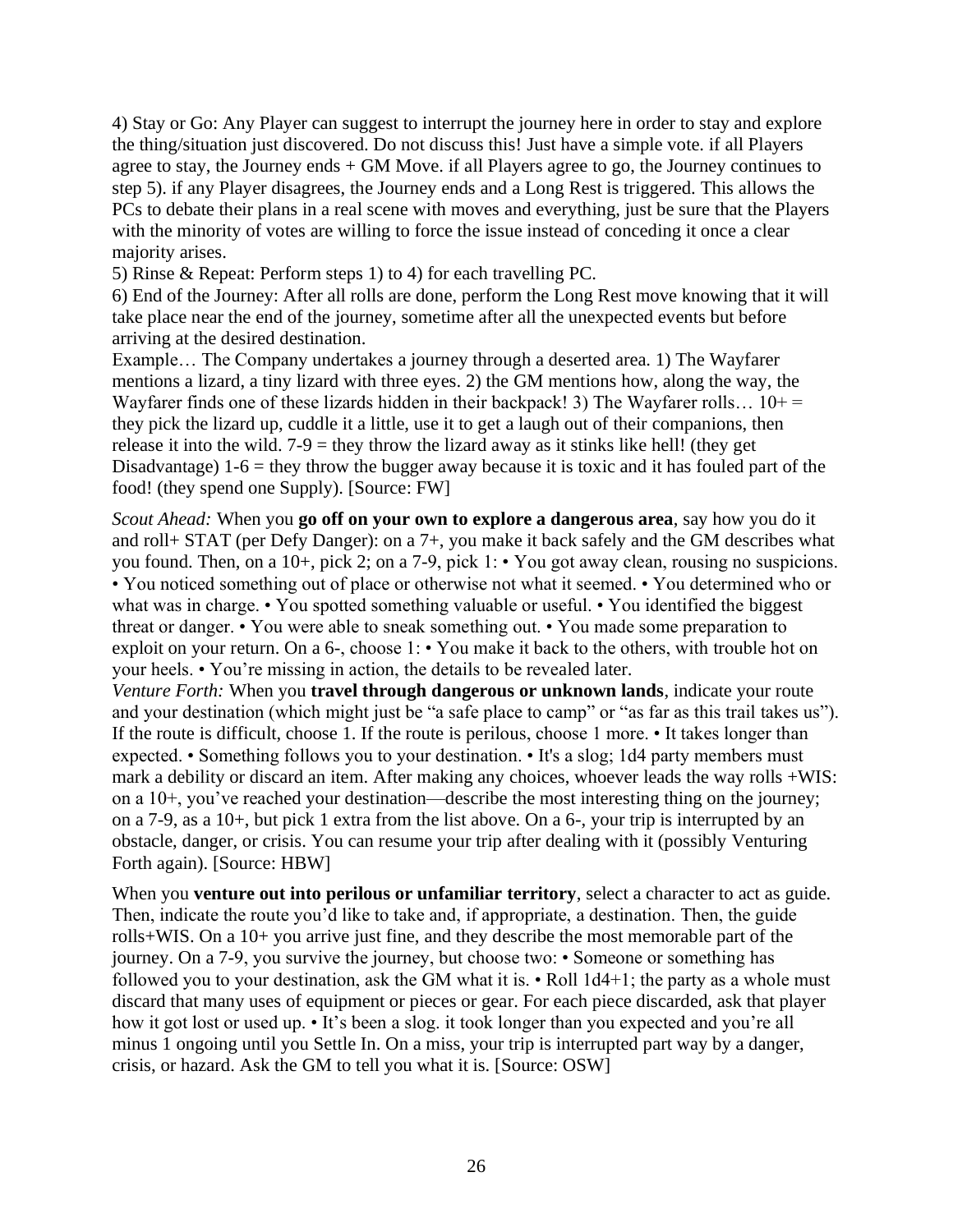When you **travel through dangerous lands**, and not on a safe route, indicate the course you want to take on the map and ask the GM how far you should be able to get before needing to Make Camp. If you're exploring with no set destination, indicate which way you go. Then, choose one party member to Scout Ahead, and one to Navigate, resolving those moves in that order.

*Journey:*When you **travel by a safe route**, through safe or dangerous lands, indicate your destination on the map. The GM will tell you how long the trip takes, and what—if anything happens along the way. When you **reach your destination**, choose someone to Manage Provisions to determine how many rations were consumed over the course of the trip.

*Forage:* When you **spend a day seeking food in the wild**, and your surroundings are not Barren, roll +WIS: 10+ You gain 1d4 rations, +1d4 rations if you have the knowledge and gear needed to trap or hunt. 7-9 As above, but first face a Discovery or Danger of the GM's choice. 6- Mark XP, and GM makes a move.

*Scout Ahead:*When you **take point and look for anything out of the ordinary**, roll +WIS: 10+ Choose 2 from the list below. 7-9 Choose 1 from the list below. 6- Mark XP, and GM makes a move. • You get the drop on whatever lies ahead. • You discern a beneficial aspect of the terrain—shortcut, shelter, or tactical advantage (describe it). • You make a Discovery (ask the GM). • You notice sign of a nearby Danger—ask the GM what it is, and what it might signify. Suggested GM Moves ~ Soft Moves: • The weather worsens. • Scout attracts unwanted attention. • Scout becomes lost. Hard Moves: • Scout encounters a Danger. • Scout is ambushed. • The rest of the party is ambushed. • Scout is captured or trapped. • Scout suffers an injury. *Navigate:* When you **plot the best course through dangerous or unfamiliar lands**, roll +INT: 10+ You avoid dangers and distractions and make good time, reaching a point of the GM's choosing before you need to Make Camp. 7-9 GM chooses 1 from the list below. 6- Mark XP, and GM makes a move. • You happen upon a Discovery missed by the scout. • The going is slow, or you wander off course. The GM says which, and where you end up on the map. • You encounter a Danger; whether or not you're surprised depends on whether the scout has the drop on it. Suggested GM Moves  $\sim$  Soft Moves:  $\cdot$  The weather worsens.  $\cdot$  They're being followed.  $\cdot$ They must backtrack, losing valuable time. Hard Moves: • Someone slips and is injured. • They stumble into a Danger. • They get lost.

*Manage Provisions:* When you **prepare and distribute food for the party**, roll +WIS: 10+ Choose 1 from the list below. 7-9 The party consumes the expected amount of rations (1 per person if Making Camp, 1 per person per day if making a Journey). 6- Mark XP, and GM makes a move. • Careful management reduces the amount of rations consumed (ask the GM by how much). • The party consumes the expected amount and the food you prepare is excellent describe it, and everyone who licks their lips takes +1 forward. Suggested GM Moves ~ Soft Moves: • They bicker over ration shares. • Local animal life is attracted by food. • Someone becomes weak until they eat 1 additional ration. Hard Moves: • Water is discovered to be tainted or poisonous. • 1d4 rations are lost due to spoilage or over-consumption. • Someone gets food poisoning and becomes shaky and sick. • Nearby Danger is attracted by food. [Source: PW]

When you **Undertake a Perilous Journey through the Wilderness**, as a group, spend 1 use of Supplies for each day of travel, then whoever is leading the way rolls+WIS. On a hit, choose one from this list: • You travel stealthily, evading or getting the drop on a threat, either on the path or at your destination. • You discover an interesting or useful place or landmark, tell us what you found and add it to the map. • You notice a sign of a nearby threat; ask the GM what it is, and what it might signify. • It takes less time than you expected, the GM will tell you how much time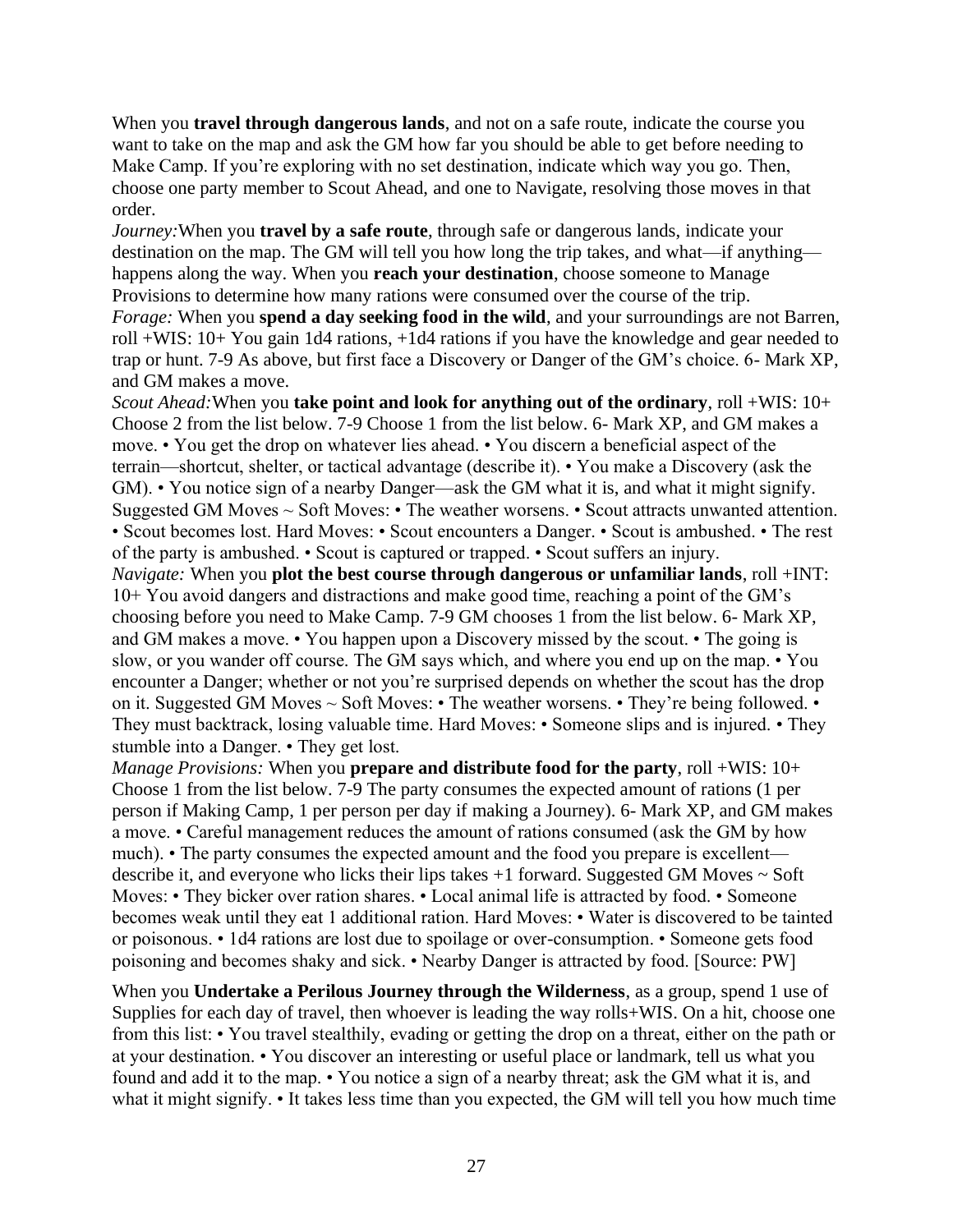you saved (this does not affect consumption of Supplies). • You either manage your provisions well or find food in the wild: tell us how, then the GM will say how many Supplies you recover; distribute them among the group. On a 7-9, the GM chooses one from this list as well, but their choice cannot contradict yours: • It takes you longer than you expected. • You'll need to spend some extra Supplies. • Something is following you. • A danger on the path strikes. • An unwelcome truth awaits you at your destination. On a 6-, your trip is interrupted by an obstacle, danger, or crisis, with the leader being placed most directly in harm's way. You can resume your trip after dealing with it. [Source: UD]

When you **travel by a known or safe route**, even through dangerous territory, ask the GM how long it takes. They'll tell you one or two things you see along the way, and they may ask the same of you.

When you **venture out into perilous or unfamiliar territory**, indicate the route you'd like to take and your destination (which might just be "a safe place to camp" or "as far as this road takes us"). Then, whoever acts as guide rolls+WIS. On a 10+, all three. On a 7-9, choose two. On a 6-, choose one and don't mark XP. • The way back is safe and secure, at least for now. • The journey won't require the expenditure of any supplies or resources. • You aren't followed or seen, and you get the drop on whatever lies ahead. [Source: WoA]

# **25) Take Watch**

#### *Select the wording you intend to use.*

When **you're on watch and something approaches the camp**, roll+WIS. On a 10+ you're able to wake the camp and prepare a response, the camp takes +1 forward. On a 7–9 you react just a moment too late; the camp is awake but hasn't had time to prepare. You have weapons and armor but little else. On a miss whatever lurks outside the campfire's light has the drop on you. [Source: DW]

When **you're on watch and something approaches the camp**, roll+WIS. On a 10+, you're able to wake the camp and prepare a response, everyone in the camp takes +1 Forward. On a 7–9, you react just a moment too late; your companions in camp are awake but haven't had time to prepare. They have weapons and armor but little else. On a miss, whatever lurks outside the campfire's light has the drop on you. [Source: OSW]

When you **are on watch and something approaches**, roll +WIS: On a 10+ you notice in time to alert everyone and prepare a response; all party members take +1 forward. On a 7-9 you manage to sound the alarm, but no one has time to prepare. On a miss mark XP, and whatever approaches has the drop on you. [Source: PW]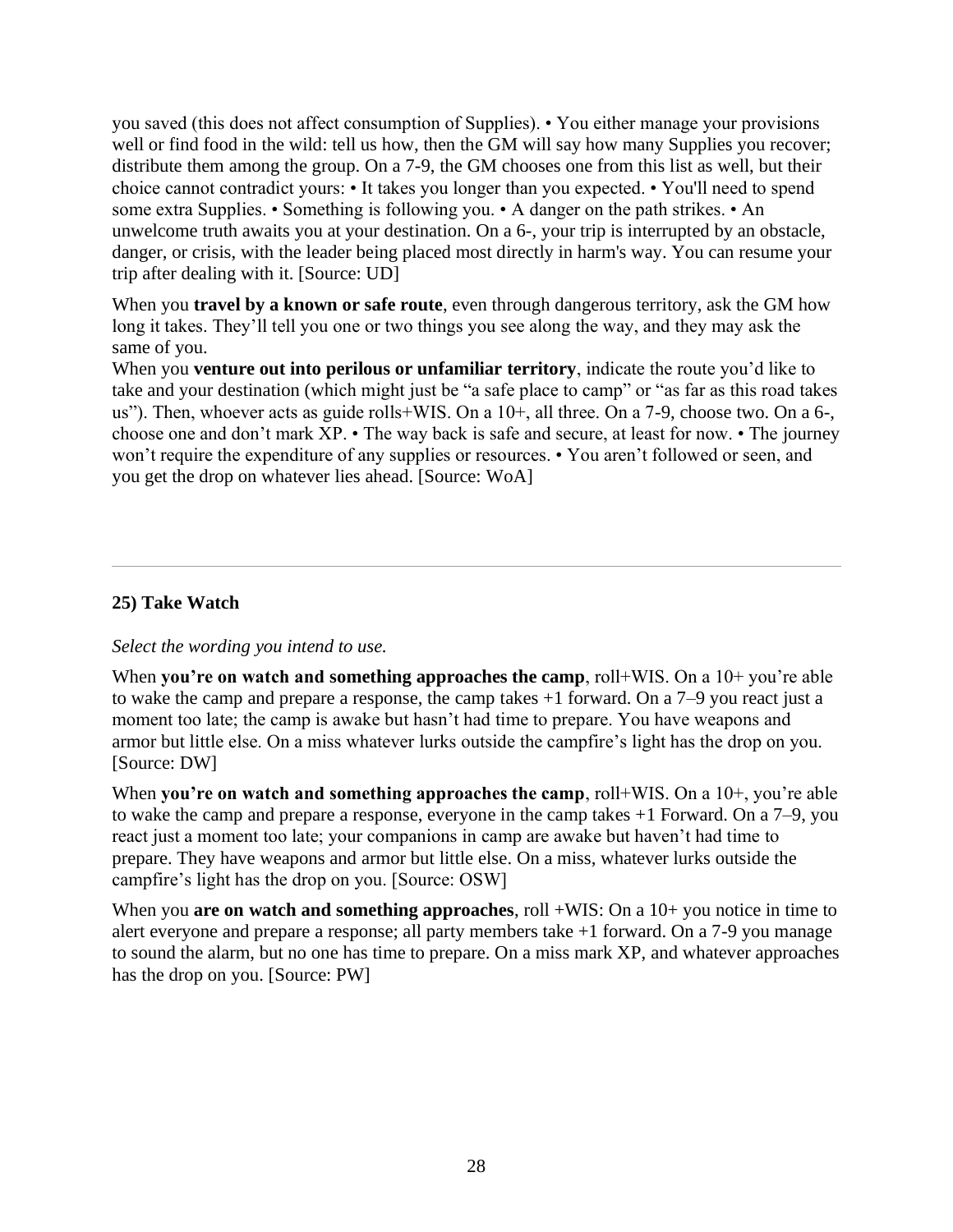# **26) Make Camp**

#### *Select the wording you intend to use.*

When you **settle in to rest consume a ration**; If you're somewhere dangerous decide the watch order as well. If you have enough XP you may Level Up. When you **wake from at least a few uninterrupted hours of sleep**, heal damage equal to half your max HP. [Source: DW]

When you **settle in to rest**, choose one member of the party to Manage Provisions. Then, if you eat and drink, and have enough XP, you may level up. If you're bedding down in dangerous lands, decide on a watch order. Then, the GM chooses one person on watch during the night to roll +nothing: on a 10+, the night passes without incident; on a 7-9, the GM chooses 1 from the list below; on a 6-, everyone marks XP, and a Danger manifests—you'd better Stay Sharp! • One party member of the GM's choice suffers a restless night. • The person on watch notices a nearby Discovery. • A Danger approaches—it's not immediately hostile, but whoever's on watch had better Stay Sharp anyway.

When you **wake from at least a few hours of uninterrupted sleep**, and you ate and drank the night before, you heal 1+CON (minimum of 1) points, which you may apply to HP and/or damaged ability scores of your choice (excluding Luck). [Source: FotF]

When you **settle in to rest in a dangerous area**, someone in the party must expend 1 use of Supplies. Then, take turns with the following: • Give an example of how you've met your Drive's requirement; if you can, mark XP. • Describe how your opinion of or relationship with another character has changed; if everyone agrees, mark XP. • Point out something awesome that another character did, that no one else has mentioned yet; if you do, mark XP. When you **wake from at least a few hours sleep**, choose 1. If you expend 1 extra use of Supplies, choose another. • Regain HP equal to 1/2 your maximum. • Clear all your debilities. • Gain advantage on your next roll. [Source: HBW]

When you **settle in to rest**, decide on a watch order with your allies. Then, answer the following: • Did we learn something new and important about the GM? • Did we overcome a notable monster or enemy? • Did we loot a memorable treasure? For any "yes" answer, mark 1 XP. Finally, when you **wake after a good night's sleep**, heal an amount of HP equal to half of your maximum. [Source: OSW]

When you **settle in to rest**, choose one member of the party to Manage Provisions. Then, if you eat and drink, and have enough XP, you may level up. If you're bedding down in dangerous lands, decide on a watch order. Then, the GM chooses one person on watch during the night to roll +nothing: 10+ The night passes without incident. 7-9 GM chooses 1 from the list below. 6- Everyone marks XP, and a Danger manifests. You'd better Stay Sharp! • The person on watch notices a nearby Discovery. • One party member of the GM's choice suffers a restless night. • One or more followers causes trouble. • A Danger approaches—it's not immediately hostile, but whoever's on watch had better Stay Sharp anyway.

When you **wake from at least a few hours of uninterrupted sleep**, and you ate and drank the night before, heal damage equal to half of your max HP. [Source: PW]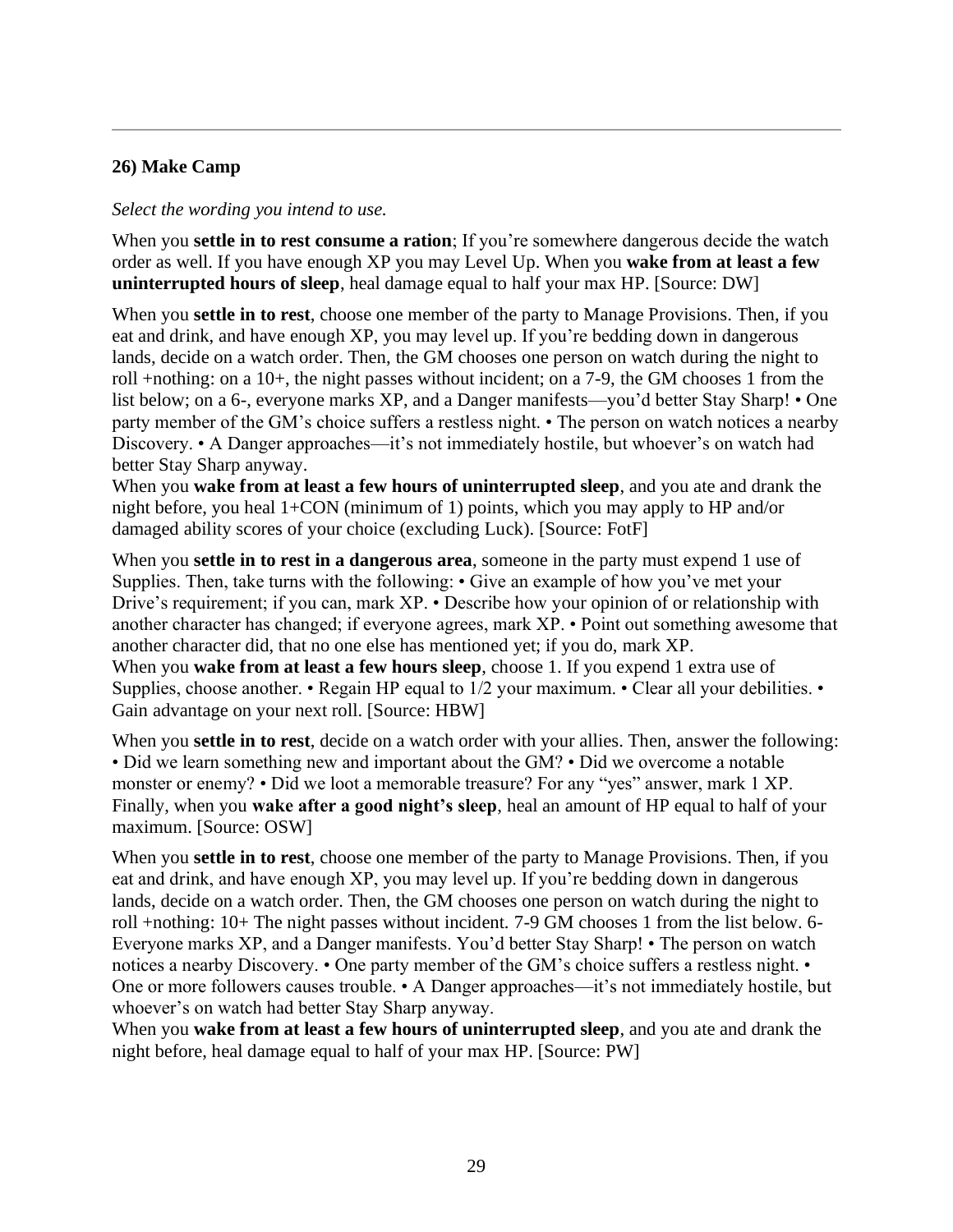When you **settle in to rest in a dangerous area**, someone in the party must expend a use of Supplies. When you **wake from a few hours' sleep**, you regain HP equal to half your maximum. [Source: UD]

# **27) Other Travel Moves**

*Select all the custom moves you intend to use.*

#### **Hunker Down**

When you **take shelter to wait out the elements**, choose 1 party member to roll+nothing: 10+ It doesn't take long for things to clear up. 7-9 Things aren't going to change any time soon. You can Forge Ahead, or Make Camp here for the night and hope things have changed by morning. 6- Mark XP, and GM makes a move. [Source: PW]

#### **Forge Ahead**

When you **push on despite powerful opposition from the elements**, roll +CON: 10+ You go as far as you are able before needing to pause for a rest. 7-9 Choose 1 from the list below. 6- Mark XP, and GM makes a move. • You go as far as you are able, but overtax yourself and become weak, shaky, or sick (choose one). • You go as far as you are able, but the weather takes its deepest toll on your gear (ask the GM how). • On second thought, maybe you're better off staying put. If you make progress, ask the GM where you end up on the map, and if the weather shows any sign of relenting. [Source: PW]

# **28) Special Moves**

*Select all the custom moves you intend to yuse.*

# **Create Art**

When you **create a work of art and are not tainted by horror**, say what you are creating. If you do it… …using brute force, roll+STR …with precise detail work, roll+DEX …through performance, roll+CHA …featuring particularly deep insight, roll+WIS …some other way, roll+INT. On a 10+, choose three. On a 7–9, choose one. You may spend one karma to make an additional choice, even on a miss: • When exchanged as part of a ritual of greeting, the art convincingly conveys the degree to which you are or are not tainted by the horrors. • The art will fetch a good price. • The act of creating the art functions as a karma ritual. • The art inspires the reaction you desire in most who see it. • The art requires less effort (time, cost, exertion) than usual. *Art in the Fourth World: The creative impulse is one of the first things to fade when someone is corrupted by horrors, so suspicion greets anyone who does not demonstrate some artistic outlet regularly. Consequently, almost everyone has been apprenticed to an artist as part of growing up.* [Source: 4W]